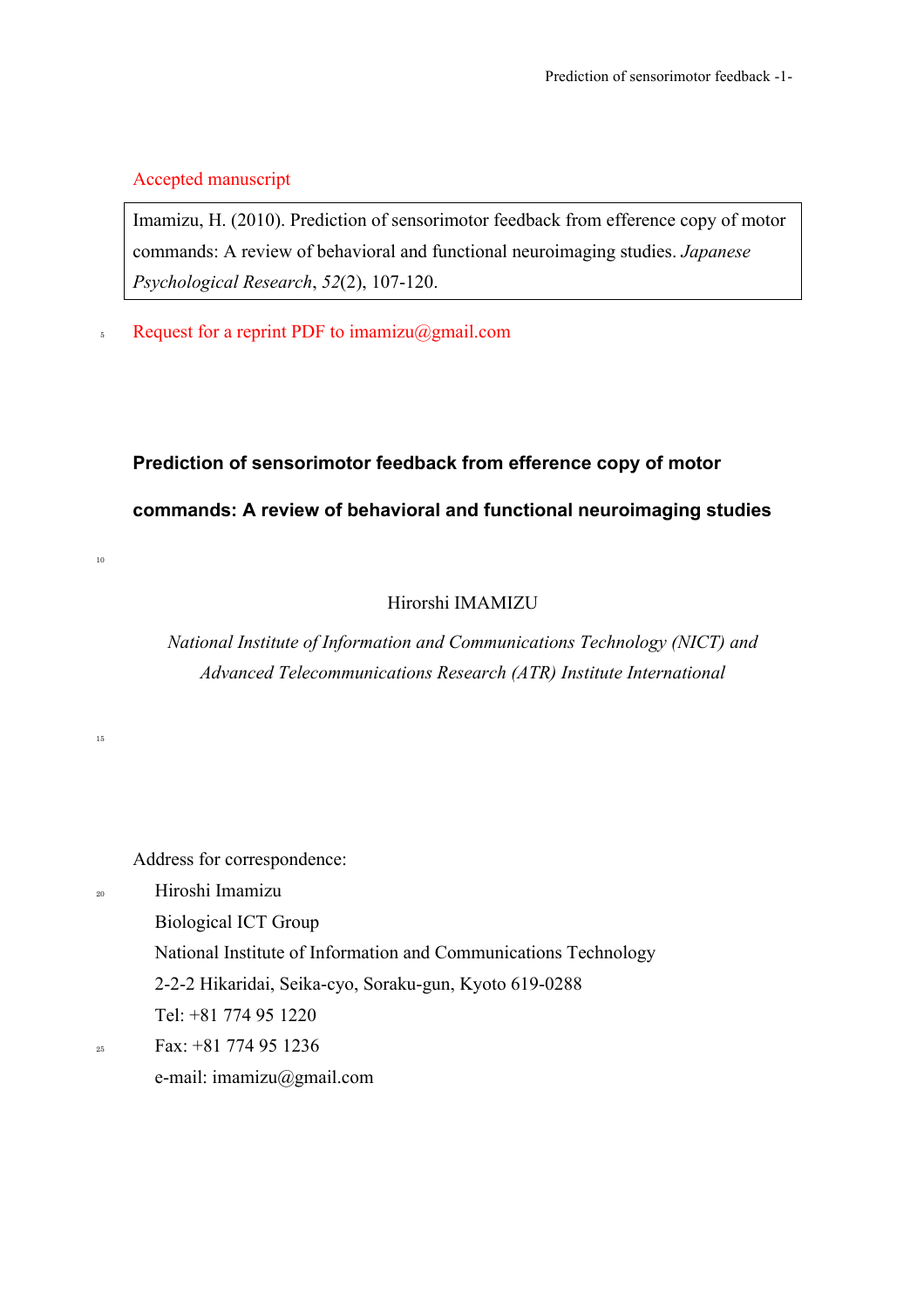## **Prediction of sensorimotor feedback from efference copy of motor commands: A review of behavioral and functional neuroimaging studies**

## **Abstract**

<sup>5</sup> Humans can rapidly and smoothly control their own bodies and external objects such as tools. Because sensorimotor feedback of movements is inevitably delayed by many factors, including delay for transmission of motor commands from the brain to muscles and time for processing of sensory information, many studies have suggested the existence of mechanisms in the brain that can predict the precise motor commands <sup>10</sup> necessary for realizing intended motions and sensorimotor feedback from the motor commands before movement. This article focuses on mechanisms for prediction of feedback and summarizes how the predicted feedback can contribute to rapid, efficient and flexible control of movements and processing of sensory information. Possible neural correlates for the prediction mechanisms and their contribution to higher-order

15 cognitive functions are discussed.

**Key words:** movement control, sensorimotor feedback, forward model, functional neuroimaging

<sup>20</sup> **Running head:** Prediction of sensorimotor feedback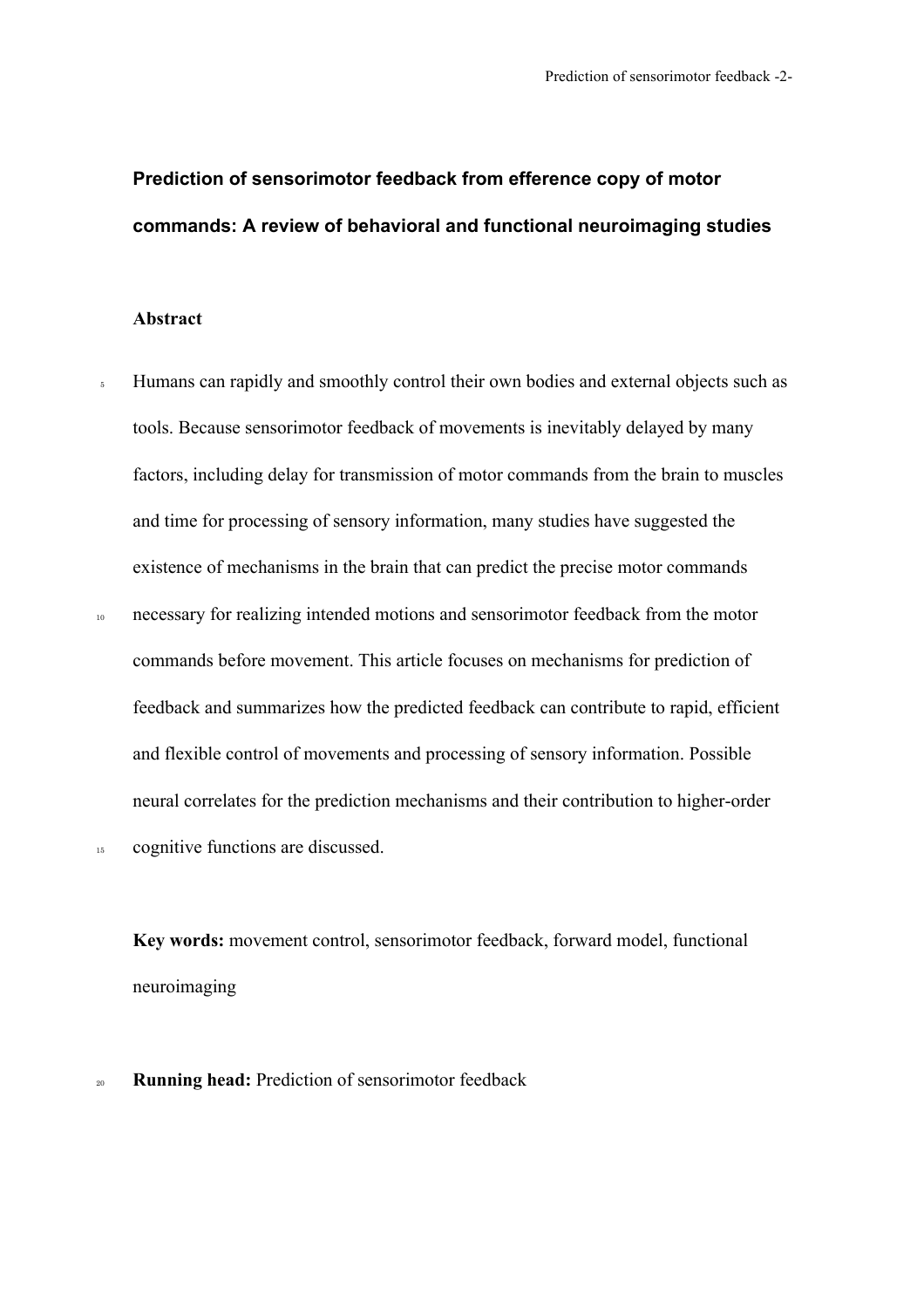## **Introduction**

Skilled manipulation of objects, including our own bodies, relies on the brain learning to control the object and predict the consequences of this control. The ability to learn the relationships between actions and the resultant changes in states of external objects

<sup>5</sup> is particularly important for rapid and smooth control of movements. It has been suggested that such abilities are largely dependent on neural mechanisms that can model or simulate the relationships between an action and its consequences before the action's execution. Neural mechanisms that can mimic the input-output properties of controlled objects are called internal models (Kawato, 1999; Kawato, Furukawa, & Suzuki, 1987; <sup>10</sup> Wolpert, Ghahramani, & Jordan, 1995).

The central nervous system (CNS) is thought to use two forms of internal models: an inverse internal model and a forward internal model. In the context of arm reaching movements (Fig. 1a), forward models transform efference copies of motor commands into the resultant trajectory or sensorimotor feedback (Kawato, et al., 1987; Miall, Weir, <sup>15</sup> Wolpert, & Stein, 1993; Wolpert, et al., 1995). Here, an efference copy is an internal copy created with a motor command and sent to other brain regions. Inverse models transform an intended motion of the arm into the motor commands used to realize the motion (Kawato, et al., 1987). Inverse and forward models can also contribute to predictive control of external objects such as tools. For example, skilled manipulation of <sup>20</sup> a computer mouse requires the ability to predict how the cursor will move on the screen

if the mouse is moved in a particular direction (forward model: Fig. 1b) and how the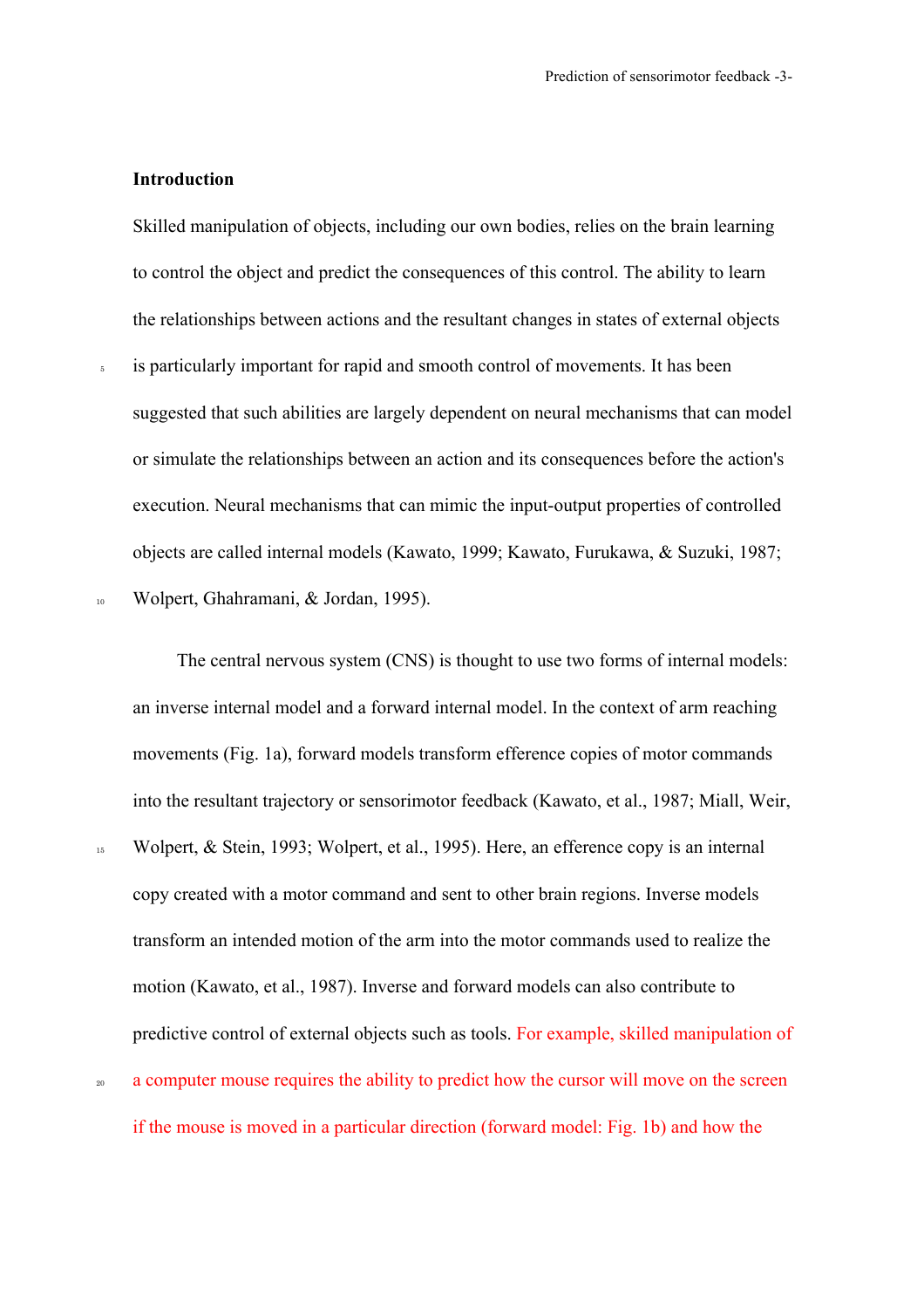mouse should be moved in order to move the cursor to a particular position on the screen (inverse model).

In this article, I will focus on forward models for prediction of feedback and review behavioral and functional imaging studies that clarify the contribution of forward models to human behaviors. These studies demonstrate how predicted sensorimotor feedback helps flexible, rapid and precise control of movements as well as processing of sensory information.

#### **Grip force - load force coupling using forward models**

<sup>10</sup> When an object is held with the tips of the thumb and index finger at the sides, grip force allows the development of frictional force to counteract the load force (Fig. 2a). In a series of studies, Johansson and colleagues (Johansson & Cole, 1992; Johansson & Westling, 1984) have shown that when lifting objects or pulling on fixed loads grip force is adjusted in parallel with changes in load force, in such a way that it is always <sup>15</sup> slightly greater than the minimum required to prevent slip. If grip force is measured during rapid arm movements with hand-held objects, it is modulated in parallel with, or even prior to, fluctuations in the acceleration-dependent inertial load (grip force - load force coupling: Fig. 2b). This finding indicates that the CNS is able to precisely predict the movement-induced load, and it has been suggested that this prediction is based on <sup>20</sup> an internal model of the motor apparatus and external load (Flanagan & Wing, 1997).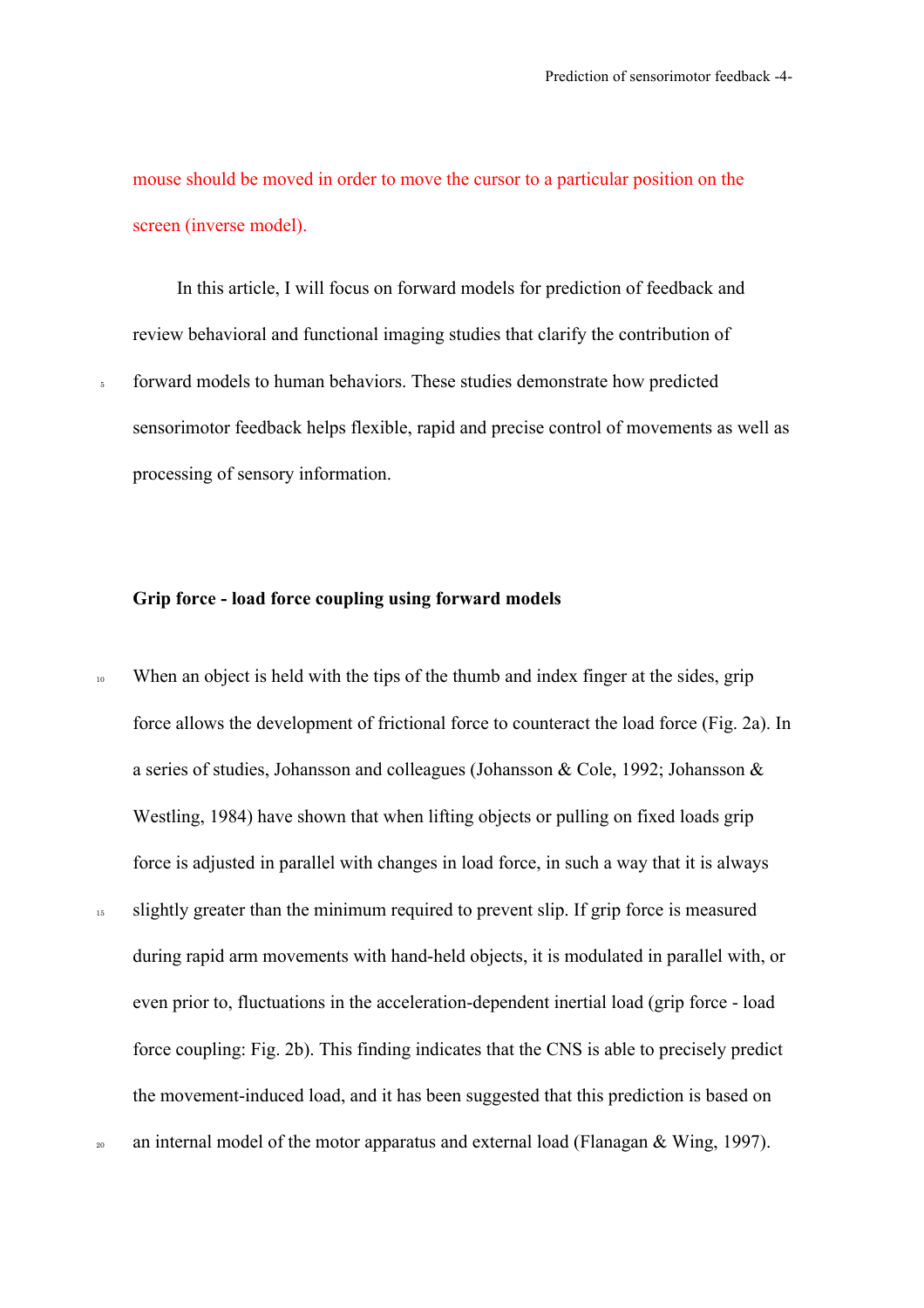This grip force - load force coupling is explained by a framework that contains a forward model of the arm (Kawato, 1999) (Fig. 2c). Take, for example, a point-to-point arm-reaching movement that takes place while the hand is grasping an object. A controller for the arm calculates the motor commands needed to realize the desired

<sub>5</sub> motion of the arm. These commands are sent to the arm muscles as well as to the forward dynamics model as the efference copy. Then, the forward model can predict an arm trajectory that is slightly in the future. Given the predicted arm trajectory, the load force is calculated; then, by multiplying a friction coefficient and a safety factor, the necessary minimum level of grip force can be calculated in a grip force controller. To <sup>10</sup> realize this grip force modulation, motor commands are sent to hand muscles.

This framework has already been supported by theoretical and empirical studies as follows. Many studies have indicated that forward models can be acquired more quickly than the appropriate controllers (Chen-Harris, Joiner, Ethier, Zee, & Shadmehr, 2008; Flanagan & Wing, 1997). Because grip force modulation utilizes output signals <sup>15</sup> from the forward model, this framework predicts that the learning rate of the grip force load force coupling is quicker than that of arm control. This prediction has been supported by behavioral studies (Flanagan & Wing, 1997; Ugata, Kuroda, Imamizu, Yoshioka, Wada, & Kawato, 2003), indicating quicker learning of grip force - load force coupling than that of the appropriate control of arm movement in a novel

<sup>20</sup> environment. These studies suggest that forward models are used in grip force - load force coupling.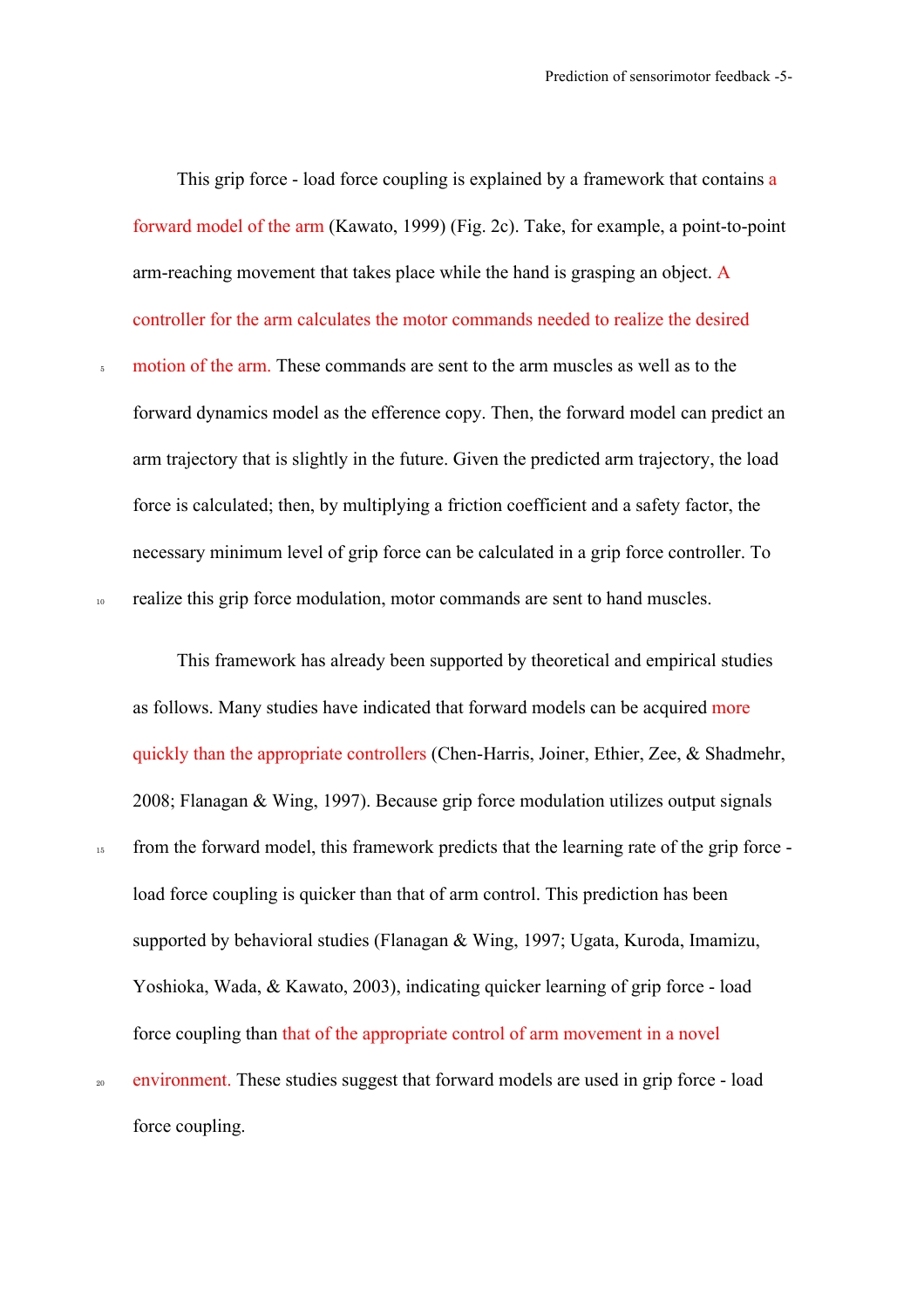Based on the above framework, we have explored the possible sites of forward models through an experiment using a functional magnetic resonance imaging (fMRI) (Kawato, Kuroda, Imamizu, Nakano, Miyauchi, & Yoshioka, 2003). In this experiment, subjects held an object in a precision grip and made cyclic up-and-down movements of <sup>5</sup> their right arm according to sounds generated by a computer (Fig. 3a; test condition). Brain activity during the test condition is expected to include not only activity related to grip force - load force coupling but also activity related to arm movement and activity related to modulation of grip force. Theoretically, if we remove the last two types of activity from activity in the test condition, we can extract the brain activity exclusively <sup>10</sup> related to grip force - load force coupling or to the coordination of arm movement and grip force modulation. Therefore, we added two baseline conditions to the experiment. One was an "arm-movement" condition (Fig. 3c) where subjects moved their arms in the same fashion as the test periods but the object was attached at the tips of the fingers by tape. In this condition, the arm movement was the same as that in the test condition <sup>15</sup> but the grip force - load force coupling was not needed because the object would never slip from the subjects' hands. By measuring the grip force during the experiment, we confirmed that a change in the grip force in the arm-movement condition (thick curve in Fig. 3d) was very small compared to that in the test condition (Fig. 3b). The other was a "grip-force-modulation" condition (Fig. 3e) where subjects held the object in the same <sup>20</sup> grip as in the other conditions and periodically changed the grip force without arm movements. Corresponding to the above framework, the test condition activates all components, the arm-movement condition mainly activates the arm controller, and the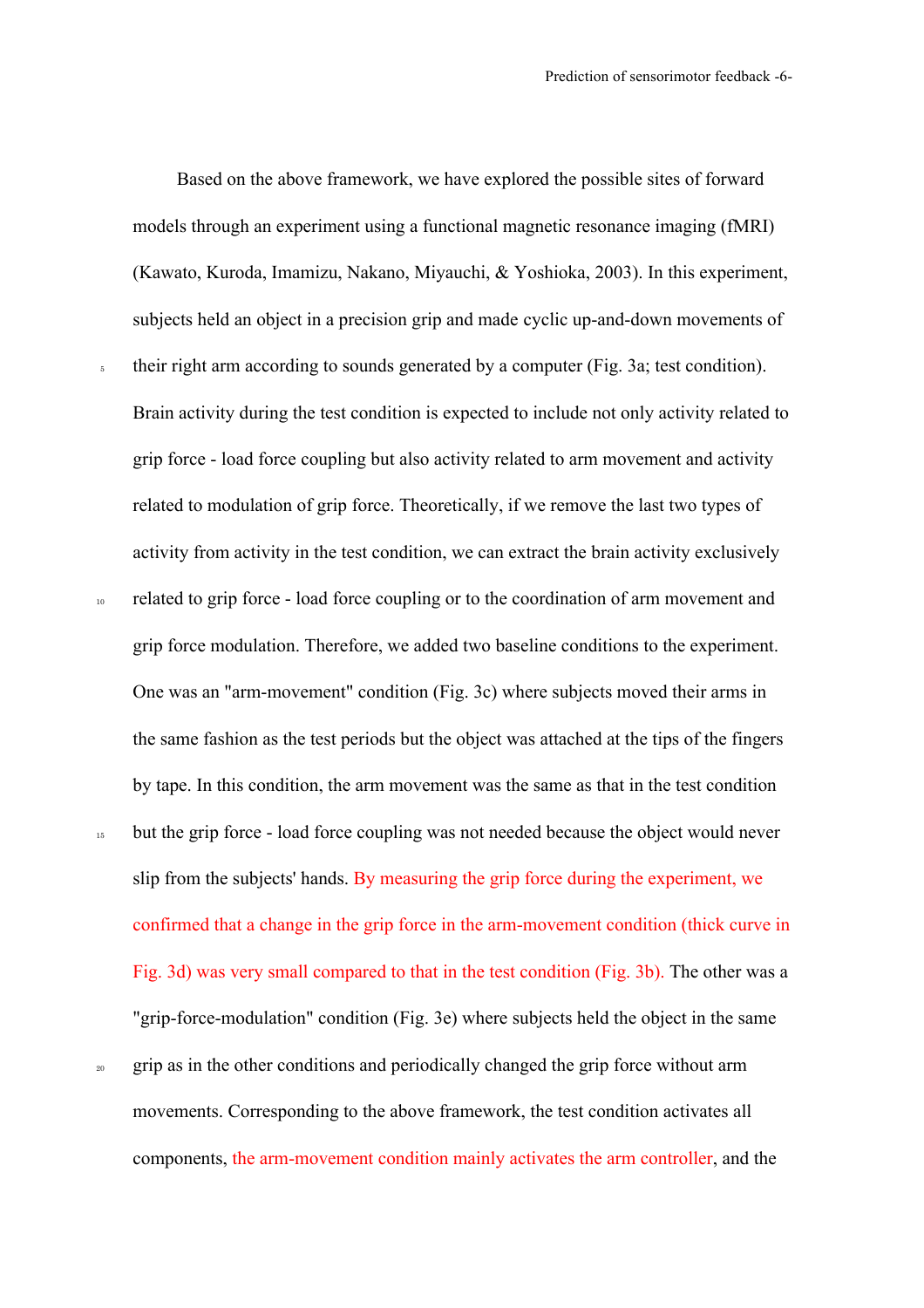grip-force-modulation condition activates the grip force controller. Therefore, subtraction of activity in the latter two conditions from activity in the test condition would extract activity related to the forward model from the other activity.

Brain activity related to the arm-movement condition was mainly found in the <sup>5</sup> large portion of the sensorimotor region (Fig. 4a), while activity related to the grip-force-modulation condition was found in a smaller portion in nearly the same region (Fig. 4b). These results are consistent with the notion that the sensorimotor region contributes to control of arms and fingers. Importantly, when activities in the two baseline conditions were subtracted from the activity in the test condition, we could find <sup>10</sup> the residual activity only in the cerebellum (Fig. 4c). This means that parts of the cerebellum acquire forward internal models and contribute to the grip force - load force coupling. This activity was found in the contra-lateral (left) part to the moving hand and arm (right), although it is known that the hand and arm movements on one side activate the ipsi-lateral parts of the cerebellum (e.g., Grodd, Hulsmann, Lotze, Wildgruber, & <sup>15</sup> Erb, 2001). However, activity in the left or bi-lateral cerebellum is often reported when subjects manipulate an external object using the right hand (e.g., Imamizu, Miyauchi, Tamada, Sasaki, Takino, Putz, Yoshioka, & Kawato, 2000; Schmitz, Jenmalm, Ehrsson, & Forssberg, 2005; Tamada, Miyauchi, Imamizu, Yoshioka, & Kawato, 1999). This suggests that the activity found in the above experiment reflects forward models for not <sup>20</sup> only arm movement but also object manipulation.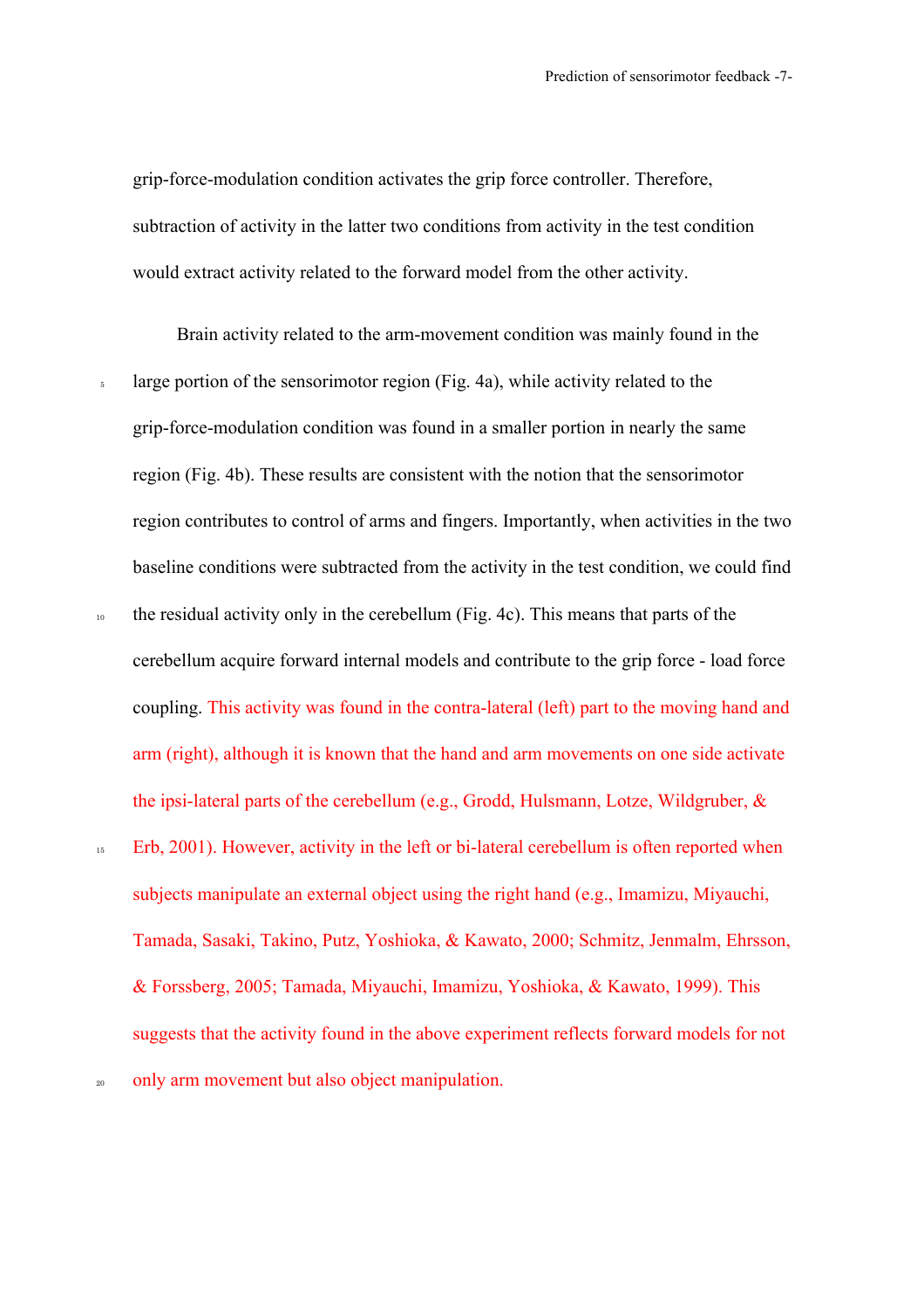#### **Coordination between effectors based on prediction of forward models**

The above studies show that a forward model contributes to coordination between movements of different effectors, i.e., the arm and fingers, to accomplish grip force load force coupling. There are several studies indicating that forward models play <sup>5</sup> important roles in coordination between effectors in the other context.

Miall and colleagues investigated brain activity related to eye-hand coordination using a tracking task (Miall, Reckess, & Imamizu, 2001). In their experiment, subjects followed a moving target with their eyes while simultaneously moving a joystick to control the cursor. The temporal offset between targets for eye and hand motions caused <sup>10</sup> parametric variation in the degree of eye-hand coordination (∆*t* in Fig. 5). The behavioral data indicated that manual tracking performance was optimal when the target for eye motion was anticipated before the target for hand motion by 38 ms. Synchronous movements of two effectors with such a small offset cannot be achieved simply by reaction to proprioceptive or visual feedbacks. This suggests that a forward <sup>15</sup> model predicts the movement outcome based on motor commands for the eye muscles and that the predicted outcome is sent to the hand-control system for programming or modifying the manual movement. They conducted fMRI experiments and found that activity in the lateral cerebellum and the oculomotor vermis (medial part of the cerebellum) parametrically increased as performance of the eye-hand coordination <sup>20</sup> improved. This result suggests a contribution of the cerebellum to eye - hand

coordination by predicting the movement outcome.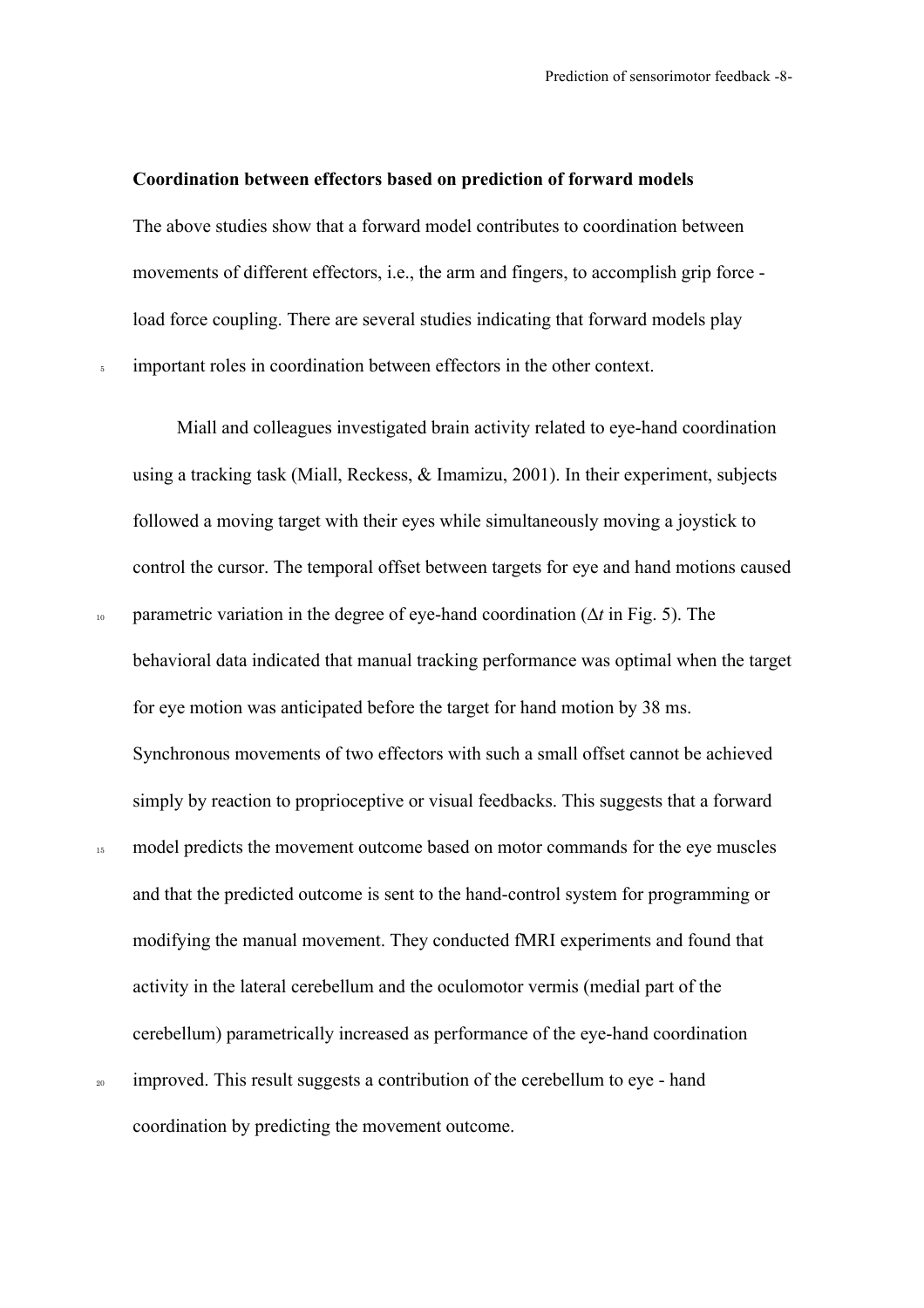Another fMRI study investigated mechanisms for coordination between a finger (thumb) and arm movements (Diedrichsen, Criscimagna-Hemminger, & Shadmehr, 2007) in a different context from grip force - load force coupling. Using thumbs, subjects pressed a button attached to the handle of a device that they grasped during arm <sub>5</sub> reaching movements. Subjects were trained to press the button depending on the state of the arm movements without relying on sensorimotor feedback. Theoretically, it was

necessary for the CNS to predict the future state of the arm from motor commands to accomplish this task. Brain activity during the state-dependent motor control was compared to activity in a baseline condition where the subject pressed the button at a

<sup>10</sup> particular timing independent of the arm state (timing control). Activity related to the state-dependent control was found in the arm regions of the anterior cerebellum, suggesting that a forward model of the arm is acquired in the CNS and predicts the future state of the arm.

#### <sup>15</sup> **Cancellation of sensory inputs using prediction of sensory feedback**

It has been suggested that another important function of a forward model is to predict sensory inputs caused by our own movements to cancel the inputs. A behavioral study was conducted to investigate why we cannot tickle ourselves (Blakemore, Wolpert, & Frith, 2000). They examined two hypotheses on the reasons for this. One is that there is <sup>20</sup> a general gating of all incoming sensory stimulation when we tickle ourselves. The

other is that the CNS precisely predicts, probably using forward models, the sensory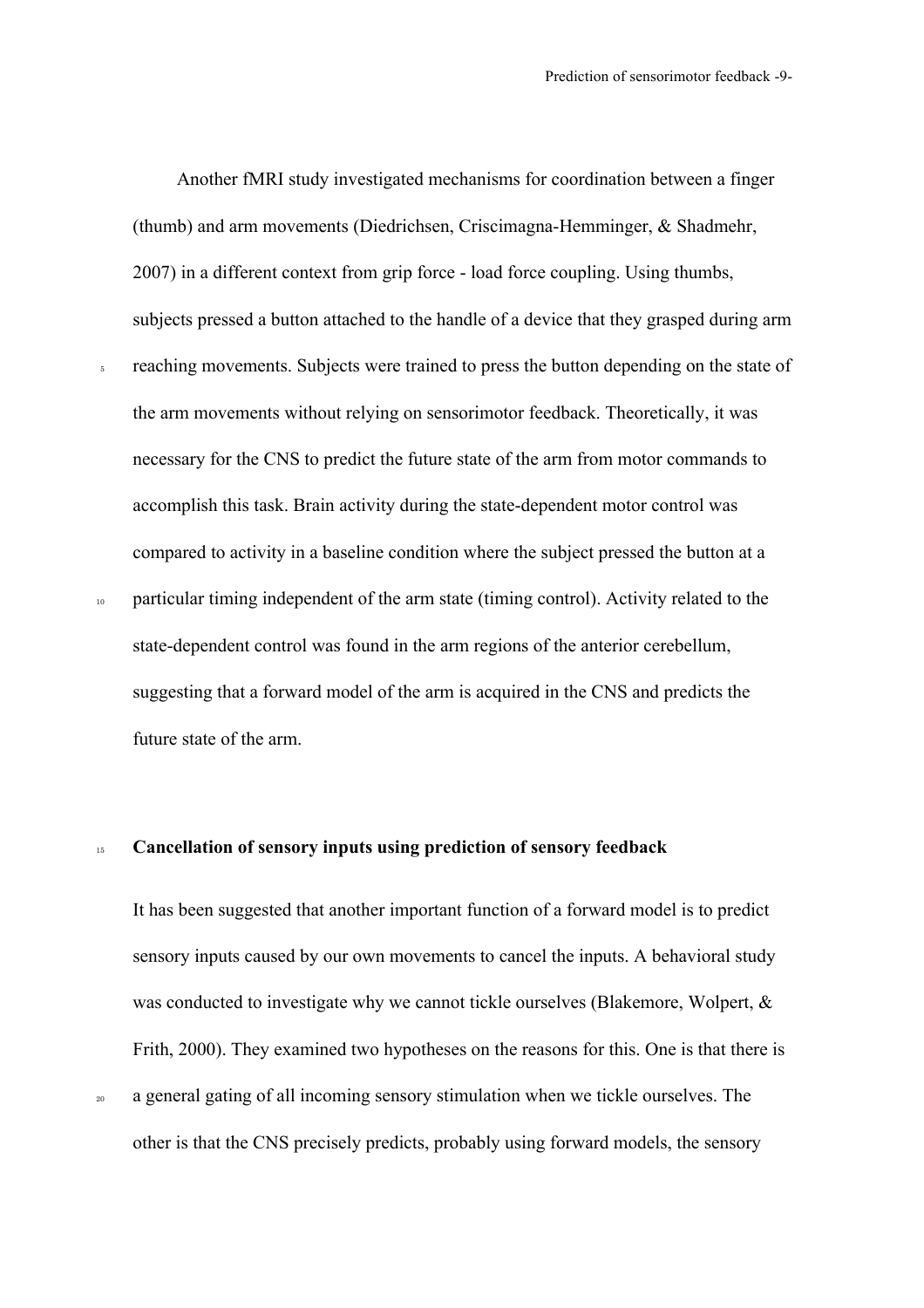consequences of motor commands for tickling behavior and then cancels these sensory inputs using the predicted sensory consequences.

In their experiments, they asked subjects to rate the sensation of a tactile stimulus on the palm of the hand and then examined the perceptual effects of altering the <sup>5</sup> correspondence between self-generated movement and its sensory (tactile) consequences. The alteration was achieved by a mechanical device, which was designed to introduce parametrically varied degrees of delay or angular discrepancy between the subject's movement and the resultant tactile stimulation. If the CNS simply shuts down sensory input, then the tickled sensation would remain at the same level under all delays <sup>10</sup> and angular discrepancies, since movement occurs regardless of delays and discrepancies. By contrast, if the CNS utilizes an accurate prediction of the sensation to cancel sensory inputs, the tickled sensation increases as the delay or angular discrepancy increases because the difference between the predicted and actual sensory inputs would increase. Results of their experiments showed that subjects rated the <sup>15</sup> sensation increasingly tickly as the delay or discrepancy increased, thus supporting the

hypothesis that the CNS precisely predicts the sensory consequences of motor commands for tickling behavior.

Furthermore, these researchers conducted functional neuroimaging studies using positron emission tomography and fMRI to investigate corresponding neural <sup>20</sup> mechanisms (Blakemore, Frith, & Wolpert, 2001; Blakemore, Wolpert, & Frith, 1998).

They subtracted brain activity in a condition where subjects tickled themselves from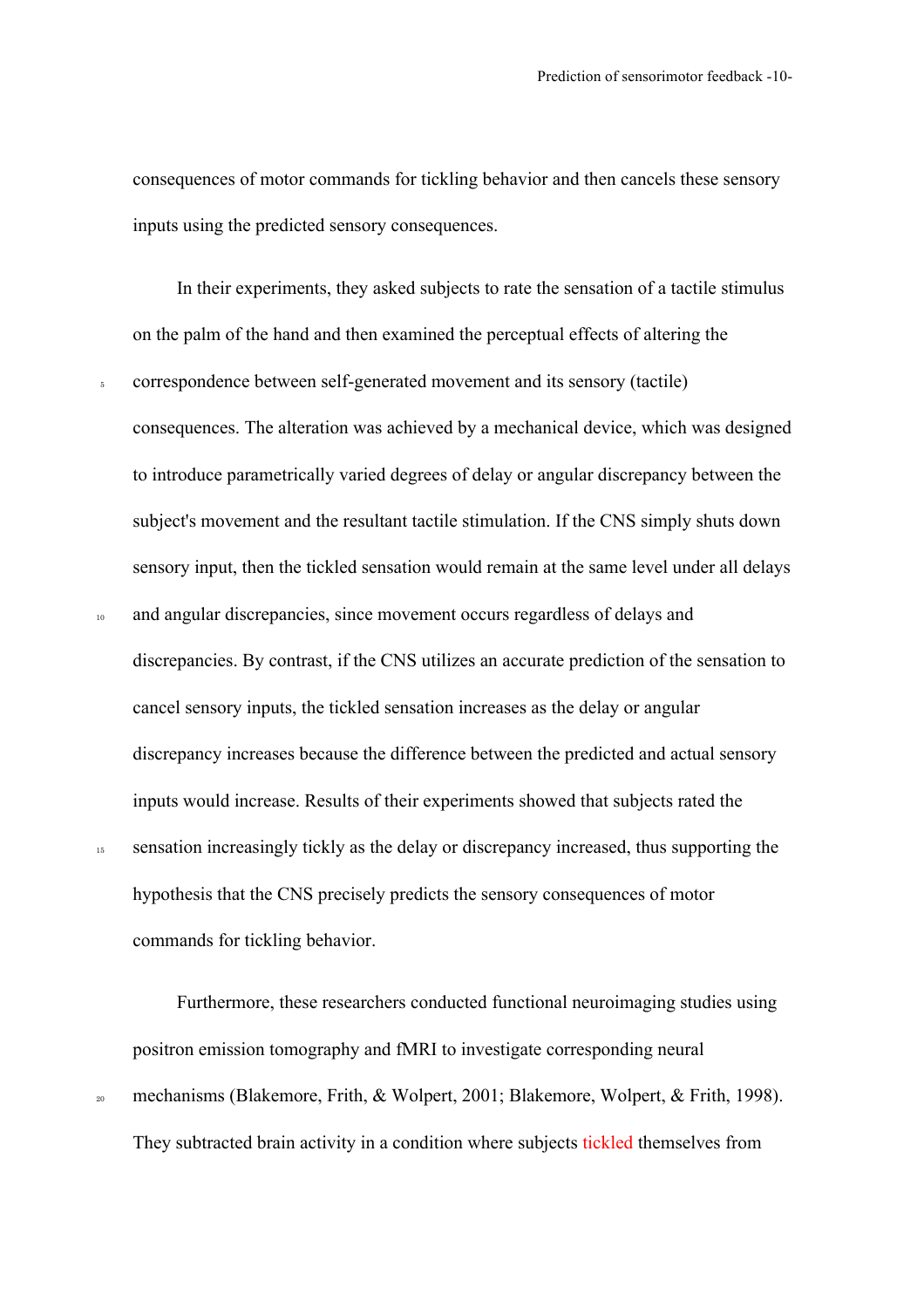activity in the other condition, where subjects were tickled by another person. They found residual activity mainly in the secondary somatosensory cortex (SII) and the cerebellum. Because the SII receives sensory inputs, activity in the SII probably reflects tickled sensation itself. Furthermore, they also found a negative correlation between

<sup>5</sup> activity in the SII and activity in the cerebellum, suggesting that the more the cerebellum was activated the less the SII was activated. This can be interpreted as the output signals from the cerebellum being used to cancel input signals to the SII.

## **Switching of internal models based on prediction of sensorimotor feedback**

 $10$ 

Humans interact with myriad objects and environments that often change in a discrete manner. If the CNS maintains only a small number of global internal models, relearning is needed whenever objects and environments change. However, if the CNS maintains a large number of internal models or modules for different objects and environments, less <sup>15</sup> relearning is needed, and thus learning interference is avoided. Moreover, initial learning of objects and environments may be facilitated by a combination of stored modules. Many lines of behavioral studies have shown the multiplicity and modularity of internal models: dual adaptation to prismatic displacements of visual feedback in opposite directions (Welch, Bridgeman, Anand, & Browman, 1993), independent learning of internal models for kinematic and dynamic control of reaching (Krakauer, Ghilardi, & Ghez, 1999), and composition of output signals from stored modules

(Flanagan, Nakano, Imamizu, Osu, Yoshioka, & Kawato, 1999; Ghahramani & Wolpert,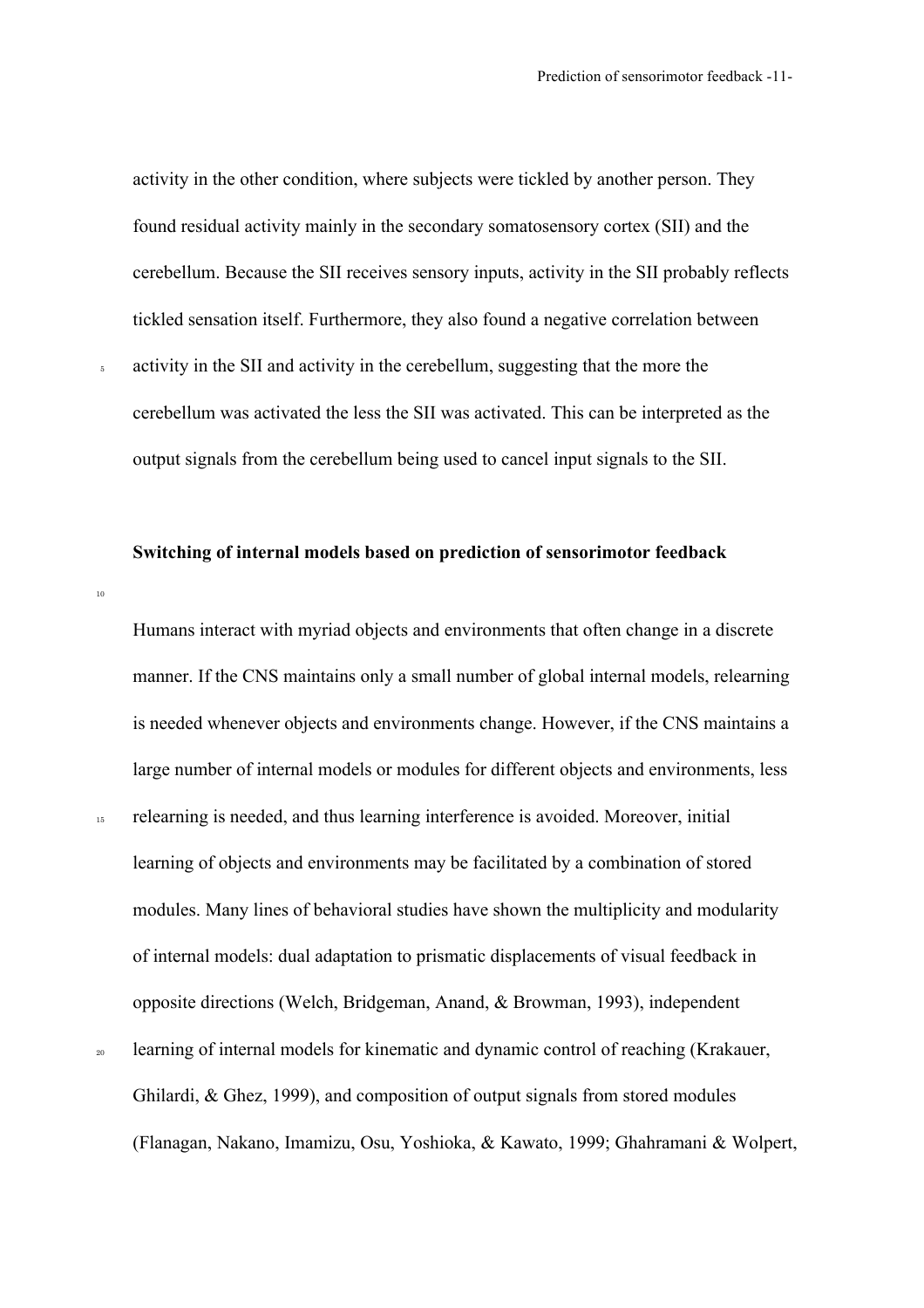1997). Our previous imaging studies first found cerebellar activity related to an internal model of a novel tool (Imamizu, et al., 2000) and, second, indicated the modularity of internal models by showing activation in different sets of cerebellar regions, reflecting different input-output properties of tools (Imamizu, Kuroda, Miyauchi, Yoshioka, &

<sup>5</sup> Kawato, 2003).

If multiple internal models exist in the CNS, a question arises about how models are selected or switched appropriately from the current context, i.e., how the CNS solves the problem of modular selection. Behavioral studies have reported that humans can flexibly switch internal models based on contextual information. For example, an <sup>10</sup> auditory-tone cue can induce context-dependent adaptation to prismatic displacement (Kravitz & Yaffe, 1972). Cognitive contextual cues can help simultaneous learning and switching of internal models for different dynamic environments (Osu, Hirai, Yoshioka, & Kawato, 2004; Wada, Kawabata, Kotosaka, Yamamoto, Kitazawa, & Kawato, 2003; Yamamoto, Kawato, Kotosaka, & Kitazawa, 2007). However, little is known about <sup>15</sup> neural mechanisms for internal-model switching.

Empirically, two types of information are crucial for the switching of internal models: contextual information, such as color or shape of the objects that can be perceived before movement execution, and information on the difference between actual and predicted sensorimotor feedbacks calculated during or after execution. For <sup>20</sup> example, when we lift a transparent bottle, the CNS can switch between internal models for light and heavy objects in a predictive fashion, since we know whether the bottle is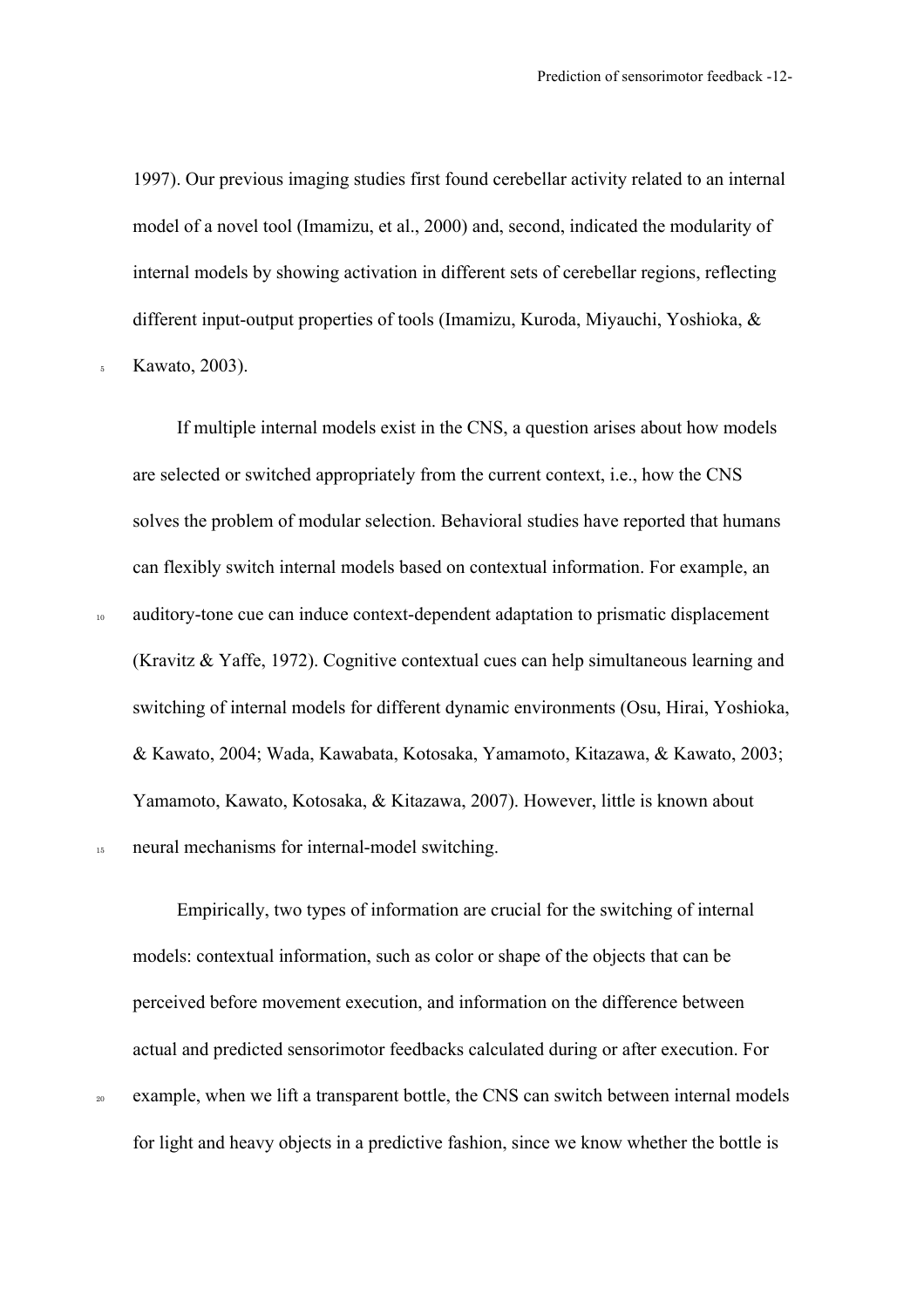empty or full beforehand (upper panel of Fig. 6a). However, when lifting up a paper milk carton (upper panel of Fig. 6b), we cannot estimate the weight, and the CNS relies on the error between actual and predicted sensorimotor feedbacks (prediction error) as shown in the diagram in Fig. 6c. In the latter case, switching during or after the

- <sup>5</sup> movement is needed. We call this a "postdictive" switch in contrast to the predictive switch. The above example illustrates switching during control of forces (dynamics), but we often encounter similar situations during kinematic control in which forces do not play an important role. That is, for example, when you want to reduce or increase the brightness of a room light by adjusting a slide volume control (lower panel of Fig.
- <sup>10</sup> 6a), you can decide the direction and amount of movement of the controller in a predictive fashion if you often use the same controller (e.g., if the room is yours) or if a label illustrating the relationship between brightness and lever position is attached to the controller. However, we generally have to rely on the difference (error) between predicted sensory feedback (expected brightness of the light) and actual feedback, i.e., <sup>15</sup> we typically use a controller for the first time without the benefit of such a label (lower panel of Fig. 6b). As we have already mentioned, forward models play crucial roles in prediction of sensorimotor feedback and thus contribute to the postdictive switch of internal models based on prediction error.

We conducted a behavioral experiment to investigate whether the predictive <sup>20</sup> mechanism is functionally independent from the postdictive mechanism (Imamizu, Sugimoto, Osu, Tsutsui, Sugiyama, Wada, & Kawato, 2007). Subjects learned to move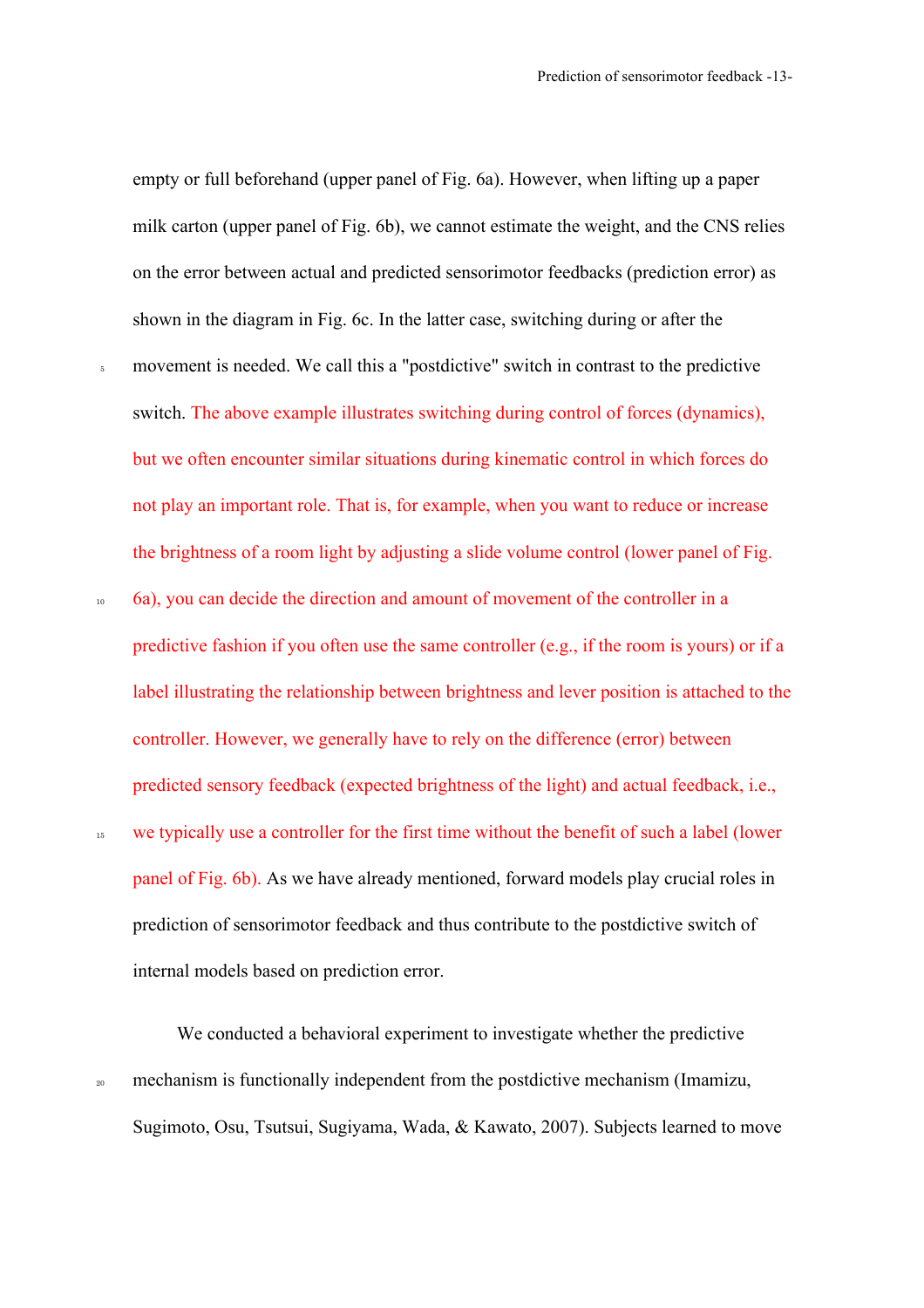their index fingers to targets while visual feedback of the finger movements was rotated clockwise (CW) or counterclockwise (CCW) by  $40^{\circ}$  around the initial position (i.e., kinematic alteration of the relationship between the finger movement and the cursor movements). When subjects adapted to alternating blocks of opposing rotations, we

<sup>5</sup> investigated the effects on the subjects' performances due to contextual information (a verbal instruction) on the forthcoming direction of rotation. We measured the effect of such contextual information on the predictive mechanism by measuring the performance error at the beginning of each block and that on the postdictive mechanism by measuring the speed of gradual decrease of the error within blocks. Consequently, <sup>10</sup> the contextual information selectively improved predictive switching performance but

did not affect postdictive switching performance based on prediction errors, suggesting the existence of functionally independent mechanisms.

Based on the results of our behavioral study, we planned an fMRI experiment to examine whether these two mechanisms are based on separate neural substrates. In the <sup>15</sup> fMRI experiment, discrete pointing movements and event-related fMRI were used to separate activity related to the presentation of the cognitive cue from that related to sensorimotor feedback (Imamizu & Kawato, 2008). The task for subjects followed that in our behavioral study, and subjects sufficiently learned the 40º CW and 40º CCW visuomotor rotations before scanning of brain activity. During the fMRI experiment, the <sup>20</sup> direction of rotation changed in a block-random fashion. A cue was presented at the beginning of each trial and before movement initiation. The color of the cue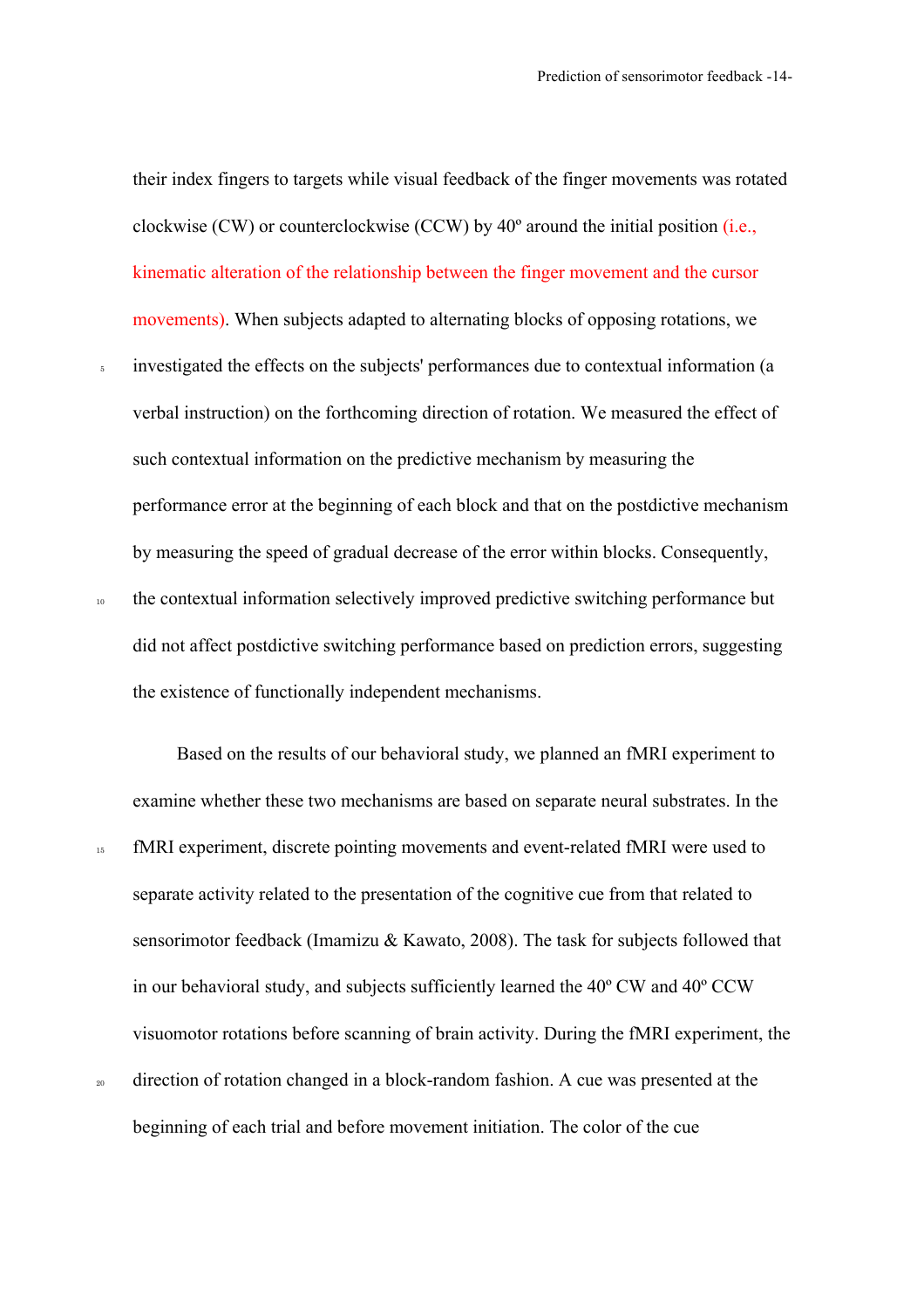corresponded to the direction of rotation of the feedback in an instructed condition, and thus predictive switching was possible. However, the color did not correspond to the direction in the non-instructed condition, and thus subjects relied on prediction errors calculated from sensorimotor feedback for switching in a non-instructed condition.

<sup>5</sup> Switching-related activity was identified as activity that transiently increased after the direction of rotation was changed. The switching-related activity in cue periods in the instructed condition, when a predictive switch is possible, was observed in the superior parietal lobule (SPL) (Fig. 6d). However, the switching-related activity in feedback periods in the non-instructed condition, when prediction error is crucial for the <sup>10</sup> postdictive switch, was observed in the inferior parietal lobule (IPL) and prefrontal cortex (PFC) (Fig. 6e). These results clearly demonstrate regional differences in neural substrates between the predictive and postdictive mechanisms.

Our results are consistent with previous studies indicating that the SPL is involved in modulation of behaviors based on visual information as follows. For example, fMRI <sup>15</sup> studies of the SPL identified activity related to discrimination of visual surface orientation (Shikata, Hamzei, Glauche, Knab, Dettmers, Weiller, & Buchel, 2001) and control of steering according to visual future path information (Field, Wilkie, & Wann, 2007). Many studies indicated a contribution of the SPL to planning of action based on visual information (Culham, Cavina-Pratesi, & Singhal, 2006; Medendorp, Goltz,

<sup>20</sup> Crawford, & Vilis, 2005). Kimberg et al. (Kimberg, Aguirre, & D'Esposito, 2000) investigated activity when subjects switched between different stimulus-response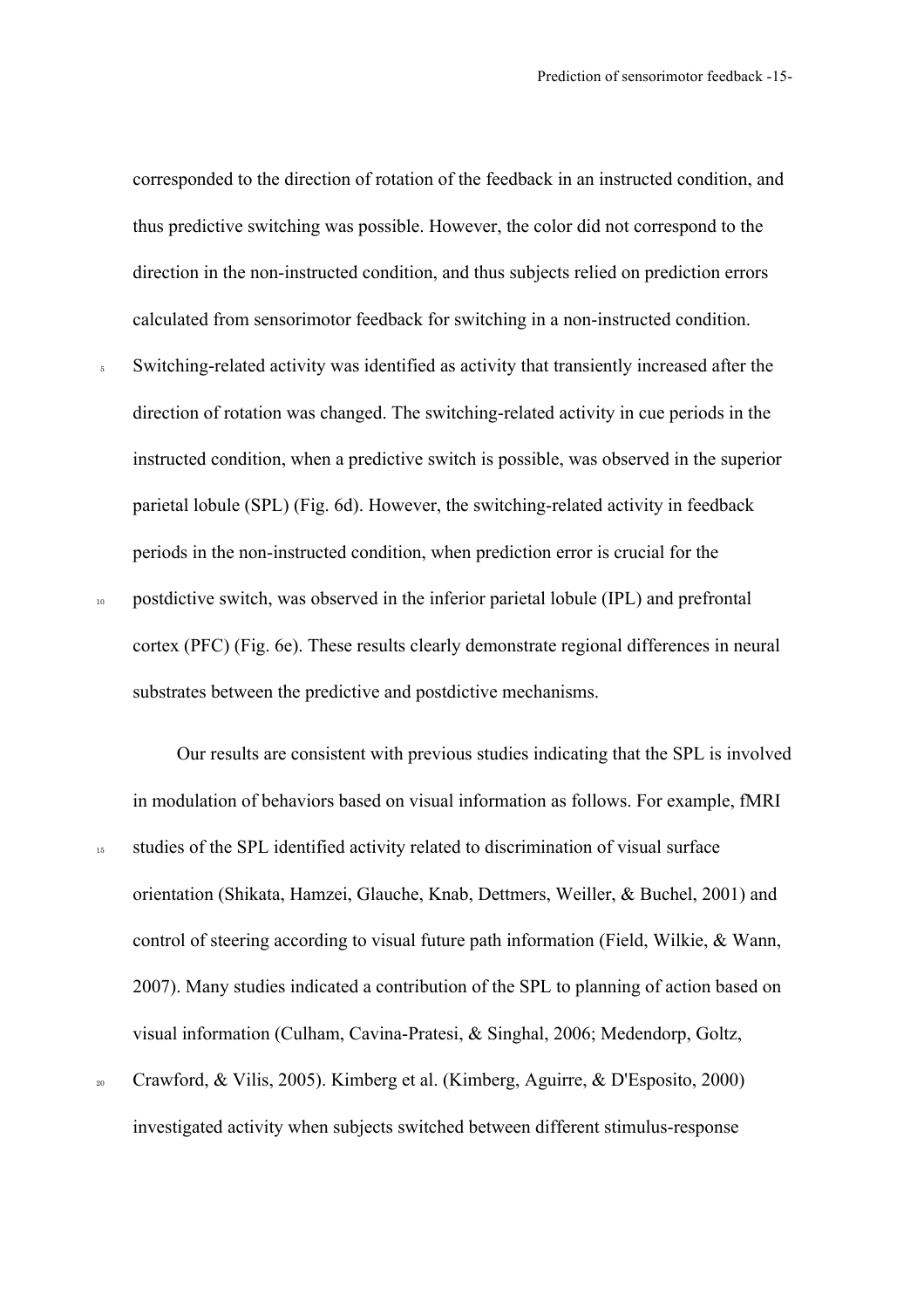mappings during a task in which subjects pressed a key according to a letter presented on a screen, and they reported that the SPL is related to switching based on contextual information. Our study suggests that the SPL associates contextual information with the degree of contribution of each individual internal model.

<sup>5</sup> In contrast to the SPL, our study suggested that the IPL contributes to the postdictive switch by integrating sensorimotor feedbacks obtained by vision and proprioception and then comparing this with predictions by forward models to calculate prediction error. Many studies have suggested the IPL contributes to integration of multisensory information. It is known that the lateral bank of the intraparietal sulcus in <sup>10</sup> the IPL is related to control of grasping movements guided by vision (Castiello, 2005). Grefkes et al. (Grefkes, Weiss, Zilles, & Fink, 2002) reported the contribution of the IPL to cross-modal integration between visual and somatosensory information. Furthermore, a study on anatomical pathways in the monkey brain indicated that a region in the IPL (area 7b in monkeys) is the target of output from the cerebellum <sup>15</sup> (Clower, West, Lynch, & Strick, 2001). This suggests that prediction of sensorimotor feedback made by cerebellar forward models is sent to the IPL and compared with the

actual sensory feedback and that the results of the comparison (prediction error) contribute to switching of internal models.

#### **Discussion**

20

In this article, I reviewed behavioral and imaging studies related to neural mechanisms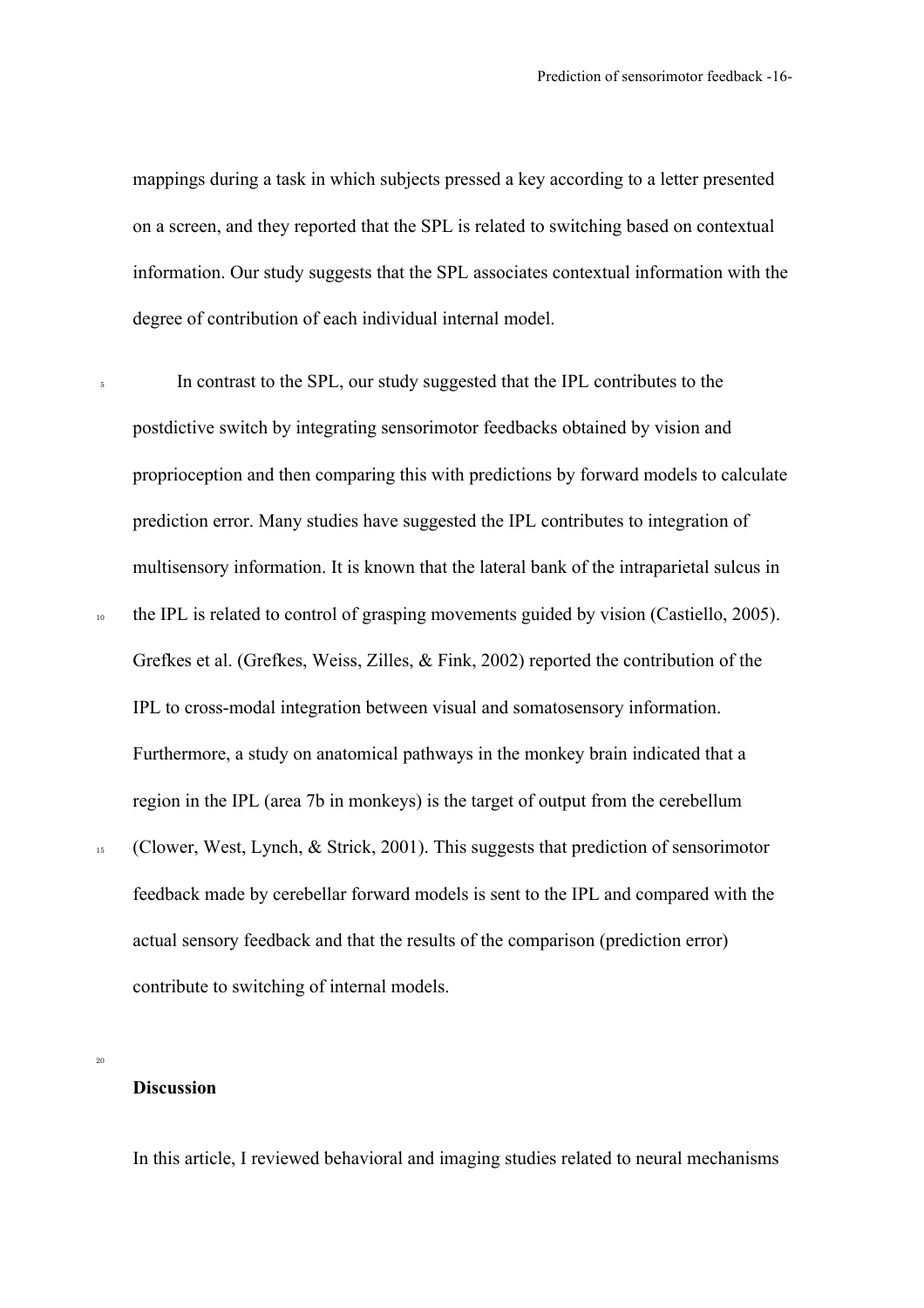for prediction of sensorimotor feedback from the efference copy of motor commands. These mechanisms are called (internal) forward models. Actual sensorimotor feedbacks that can be obtained during or after movement are inevitably delayed by many factors: transmission of motor commands from the brain to muscles, mechanical delay of

<sup>5</sup> muscles and external objects, and processing of visual and proprioceptive feedback information. Therefore, internal prediction of sensorimotor feedback without relying on an external feedback loop is useful for rapid, efficient, flexible, and precise control of our own bodies and objects. Studies reviewed in this article have shown examples of such control: a grip force - load force coupling, coordination of effectors, cancelation of 10 sensory inputs caused by one's own movement, and switching of sensorimotor tasks.

So far, I have mainly reviewed functional neuroimaging studies indicating that forward models are acquired in the cerebellum. In the following, I refer to studies that directly measured electrophysiological activity of neurons. These studies found neural activity reflecting forward models not only in the cerebellum but also in the other <sup>15</sup> cortical regions. Miall and colleagues proposed that simple spike activity of Purkinje cells (neurons in the cerebellar cortex) represent prediction of sensory feedback and is corrected by complex spike activity representing a discrepancy between the prediction and actual feedback (Miall, et al., 1993). They found, as supporting evidence, that the interval between an increase in simple spike activity and the resulting complex spike <sup>20</sup> activity is about 150 ms, which is equivalent to visuomotor feedback delay and

necessary for synchronizing the prediction and feedback (Miall, Keating, Malkmus, &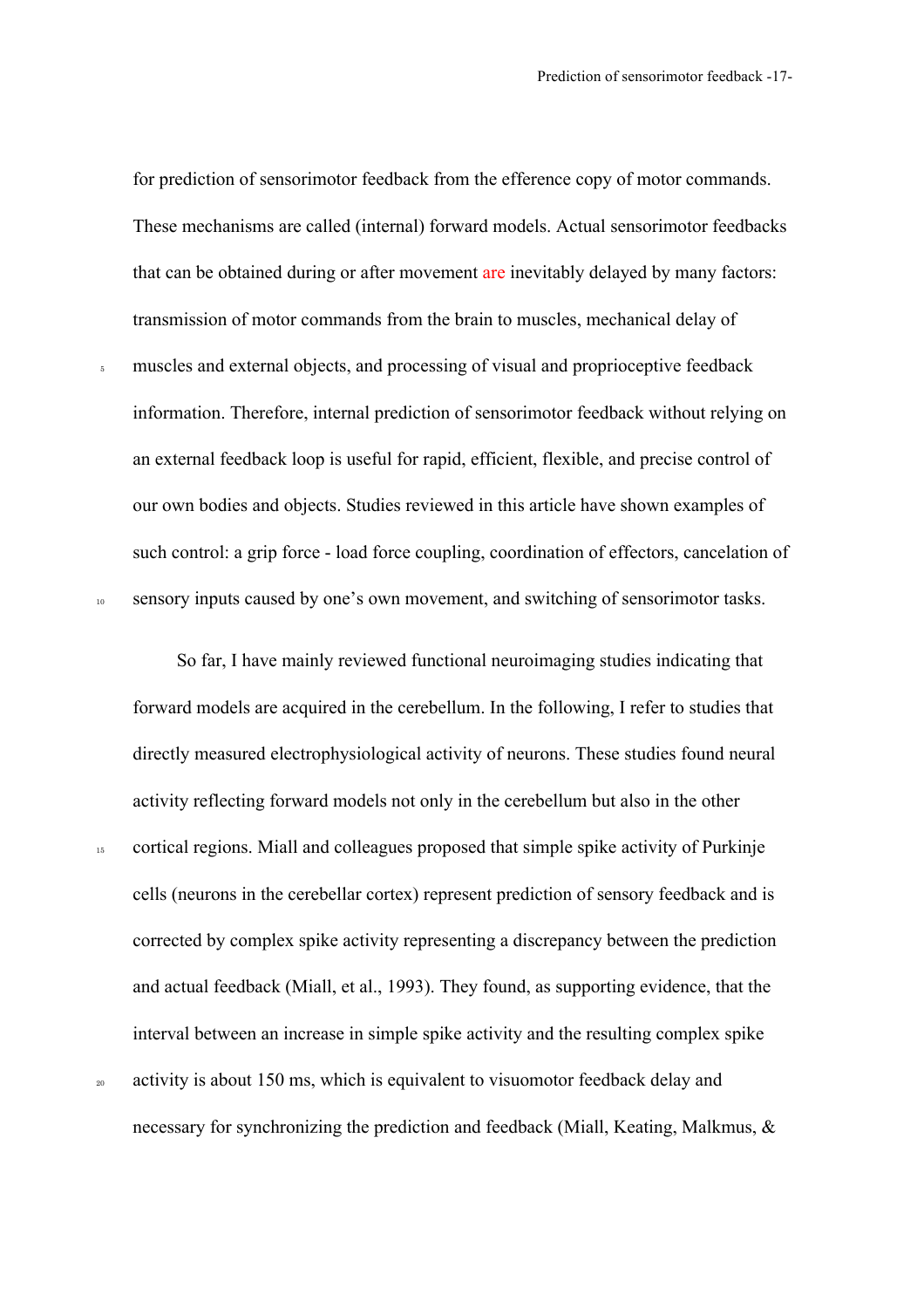Thach, 1998). Recently, it has been suggested that simple spike discharge of Purkinje cells has several characteristics of a forward internal model of the arm (Ebner & Pasalar, 2008).

Another stream of studies has suggested that neural activity in parietal or frontal <sup>5</sup> regions reflects forward-model computation or signals related to forward models. A study recorded activity in the posterior parietal cortex when monkeys moved a cursor toward a target by controlling a joystick, and it found neurons encoding a forward estimate of the state of the cursor, that is, the direction of cursor movements caused by joystick movement (Mulliken, Musallam, & Andersen, 2008). Their encoding 10 properties were available from neither sensory feedback nor outgoing motor commands but from sensory signals predicted by a forward model. Studies on neuronal activity during eye-movement tasks have also found data related to forward models. For example, eye movement causes a shift in the visual image on the retina, but a study has shown that the location of receptive fields of neurons in the lateral intra-parietal area <sup>15</sup> shifts before the initiation of the eye-movement based on prediction of a shift of a target on the retinal image (Duhamel, Colby, & Goldberg, 1992). This suggests that parietal neurons use information about intended eye movements and update the representation of visual space. Such update cannot be done without prediction of the movement outcome from an efference copy of motor commands sent to the eye muscles. Another <sup>20</sup> study investigated a pathway that conveys an efference copy of motor commands for saccadic eye movements, and it identified an ascending pathway from the superior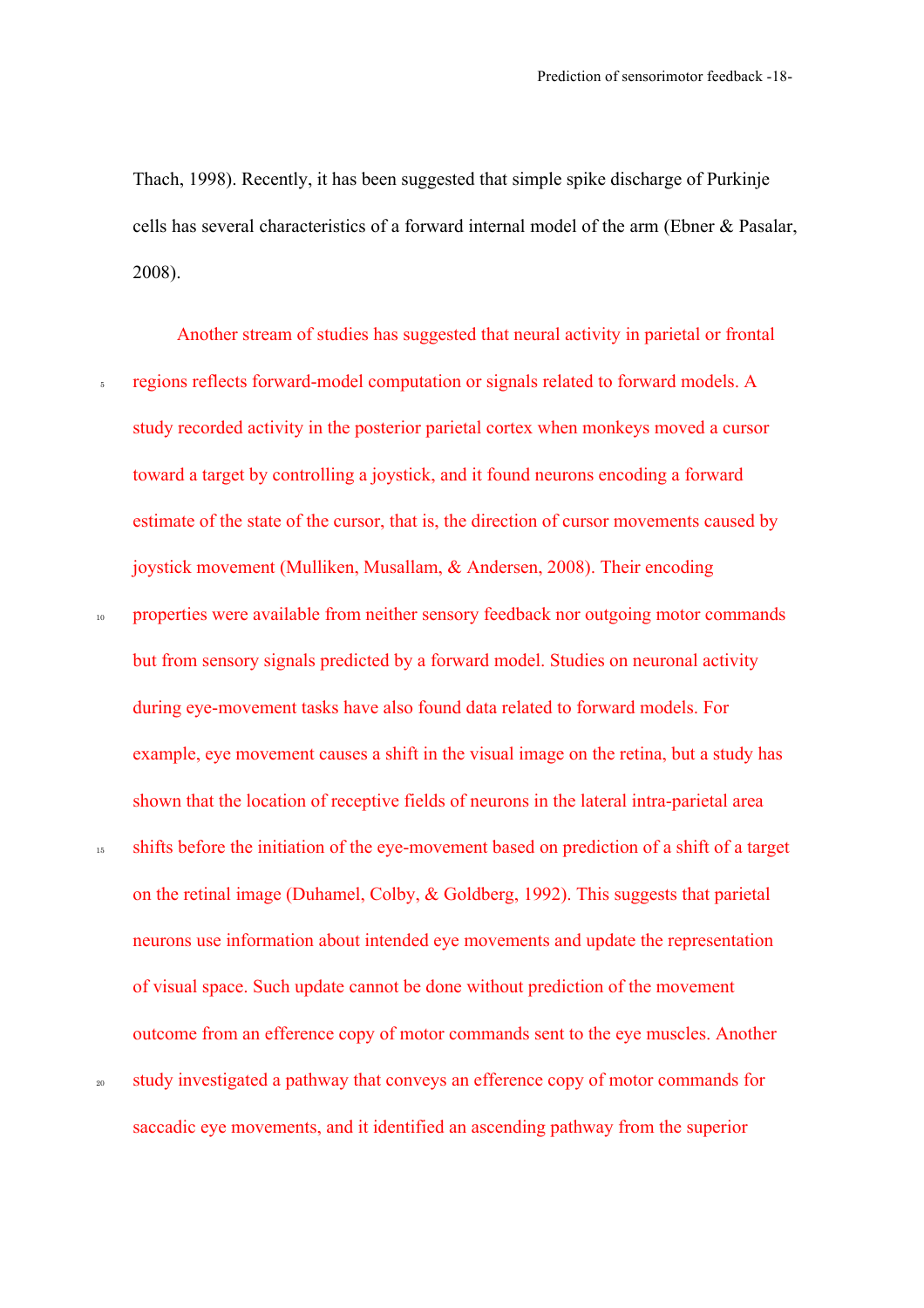colliculus to the frontal eye field via the mediodorsal thalamus (Sommer & Wurtz, 2002). According to this result, the frontal eye field is a target location of the efference copy and a possible neural correlate of a forward model.

Many studies have indicated that the cerebellum is an important locus of <sup>5</sup> forward-model computation, but parietal and frontal regions have also been suggested as contributing to the computation or having relationships with the input signals to and output signals from forward models. Probably, the locus of forward models is not unique, and several regions contribute to the computation according to different contexts and requirements of tasks. Future studies that can extract neural information <sup>10</sup> simultaneously from multiple regions in the brain will enables us to elucidate the outlines of the brain network used for the forward-model computation as well as the functional differences among the regions.

Although I mainly focused on the contribution of forward models to control of movements, many researchers are now interested in the contribution of forward models <sup>15</sup> to higher-order cognitive functions. By using forward models, the CNS can construct internal simulation loops without relying on external feedback. Hurley proposed a "Shared Circuit Model" in which cognitive functions such as mirror systems, imitation, mental simulation of social interactions, and mind reading (theory of minds) use such internal simulation loops for sensorimotor control and additional systems that inhibit <sup>20</sup> motor outputs and generate virtual sensory inputs during the simulation (Hurley, 2008).

More specifically, Oztop and colleagues conducted computer simulations of tasks that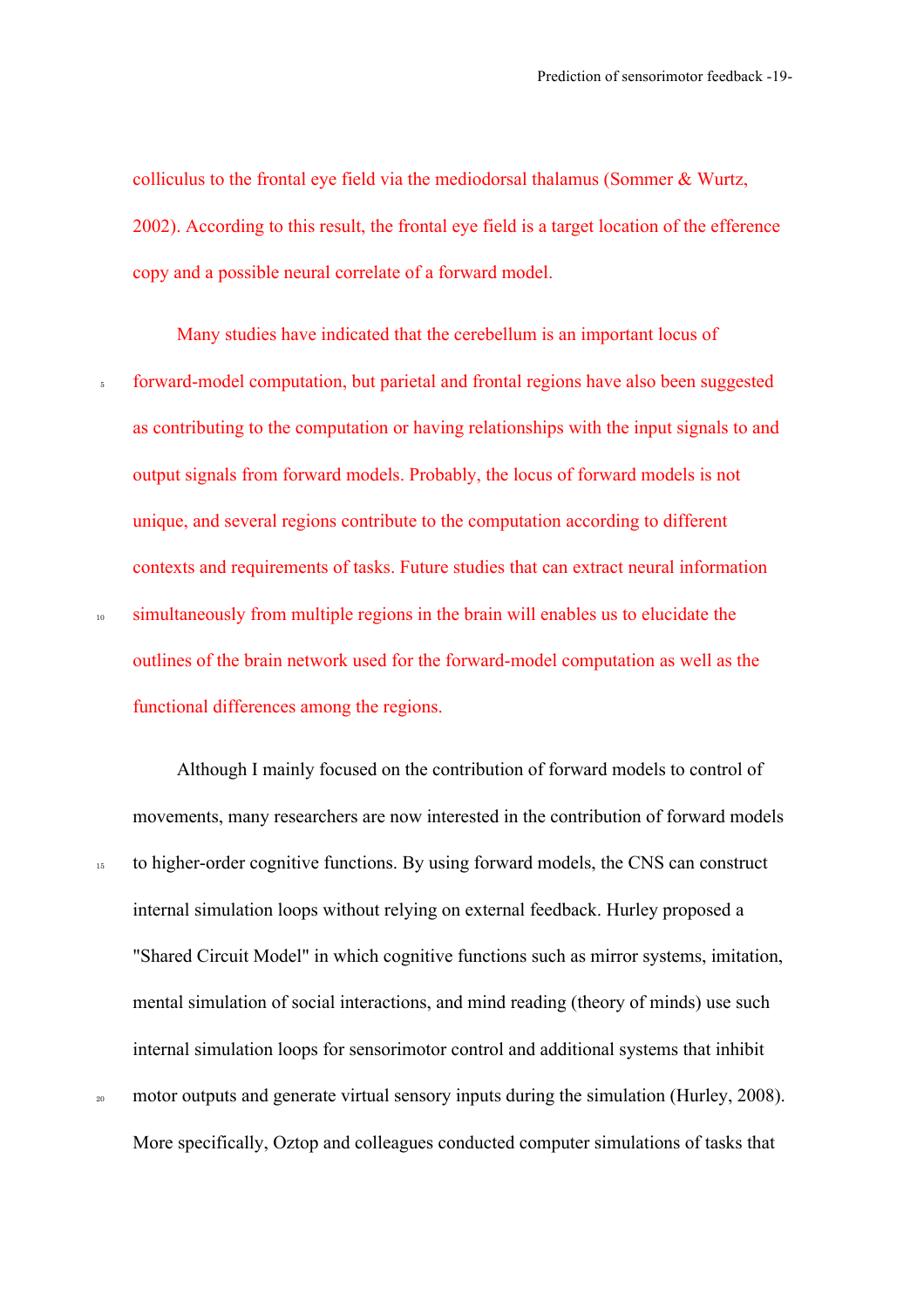are closely related to mirror systems (Oztop, Kawato, & Arbib, 2006; Oztop, Wolpert, & Kawato, 2005). In their simulations, an observer estimated the goal of reaching movements or the intention of an agent performing grasping movements. The results indicated that, in theory, forward models for sensorimotor control contribute to effective

- <sup>5</sup> inferring the goals or mental states of others, suggesting that the models contribute to mirror systems and theory of minds. These internal circuits support "mental simulations" of interactions between one's own actions and the resultant changes in the environment, and they can increase accuracy based on recursive computation in sophisticated planning and selection of behaviors necessary for social interactions and
- 10 achievement of long-term goals. It is well known that immediate feedback of error is important for motor learning that depends on the cerebellum (Ito, 1984; Kitazawa, Kohno, & Uka, 1995). However, feedback in social interaction is often delayed, and this delay can be on the order of hours or days. Therefore, the internal circuits include not only the cerebellum but also other brain regions, such as prefrontal regions that can 15 compensate for these variable and unpredictable delays.

Because neural mechanisms for such cognitive functions are more complex than those for simple reaching and grasping movements, future theoretical and empirical studies are needed to fully understand how internal simulation loops support higher-order functions. However, the current studies will give us important clues to <sup>20</sup> understanding how human intelligence has emerged from fundamental brain functions, such as control of movements, which are common with other species including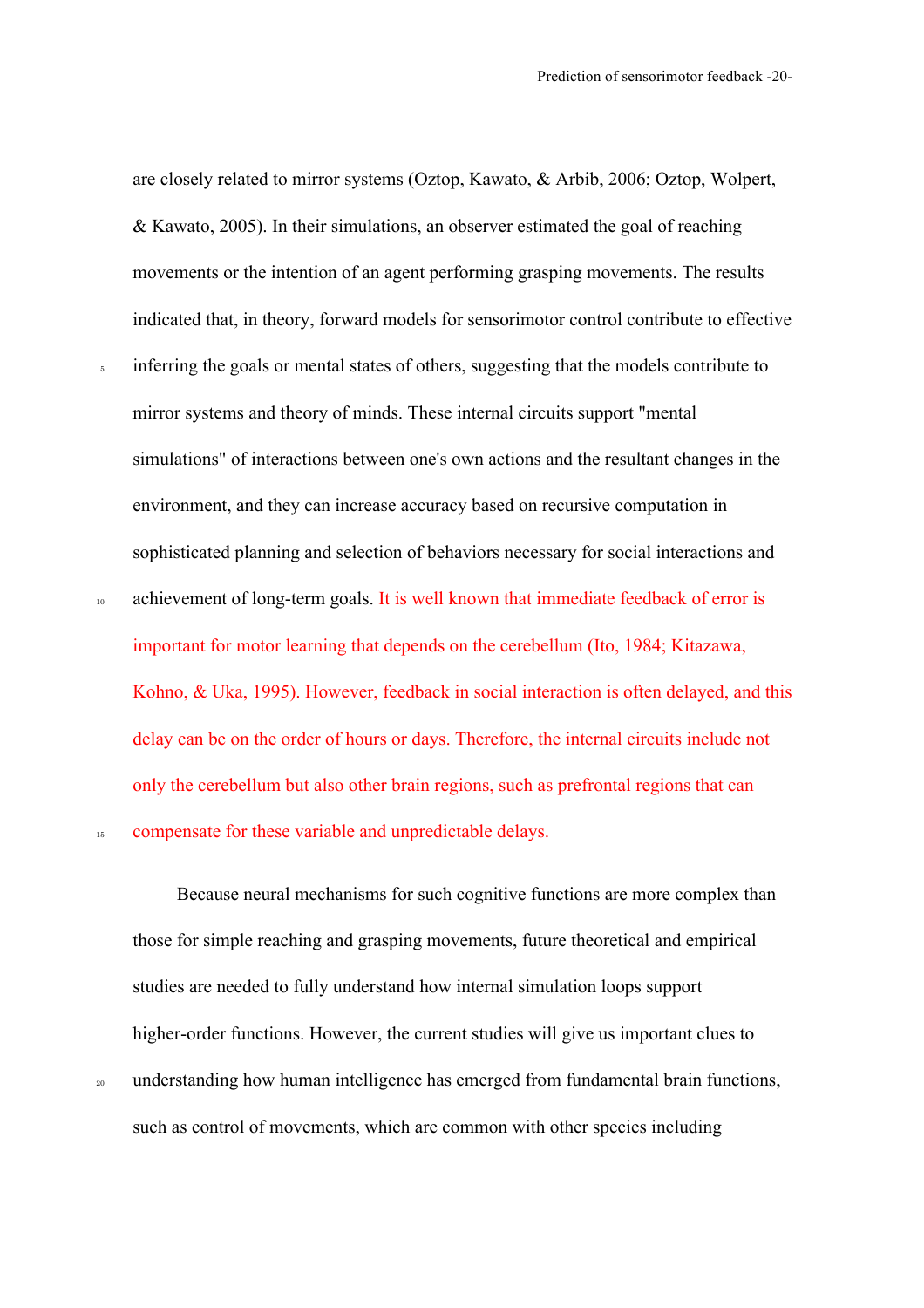Prediction of sensorimotor feedback -21-

non-human primates.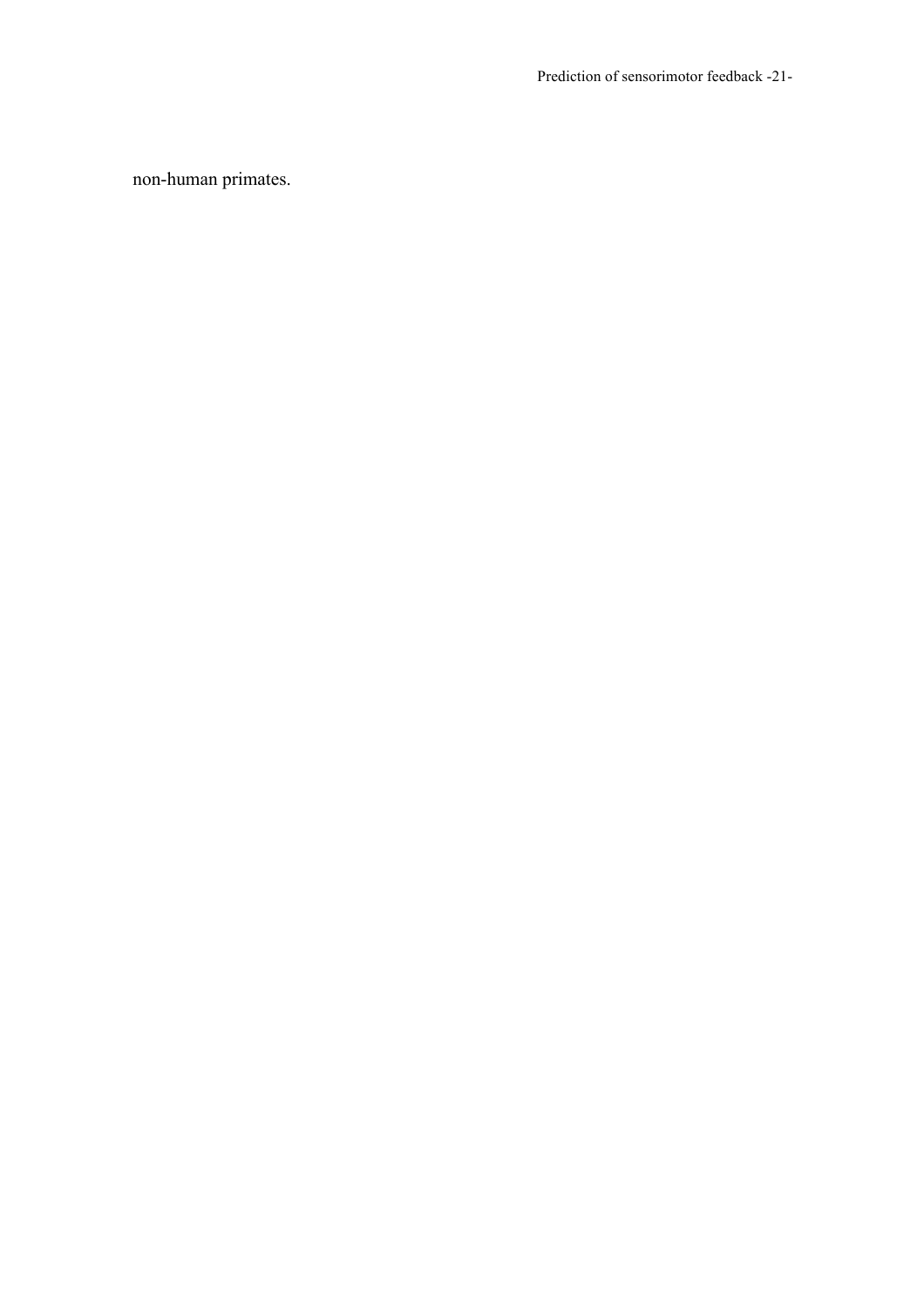## **References**

- Blakemore, S. J., Frith, C. D., & Wolpert, D. M. (2001). The cerebellum is involved in predicting the sensory consequences of action. *NeuroReport, 12*(9), 1879-1884.
- <sup>5</sup> Blakemore, S. J., Wolpert, D., & Frith, C. (2000). Why can't you tickle yourself? *NeuroReport, 11*(11), R11-16.
	- Blakemore, S. J., Wolpert, D. M., & Frith, C. D. (1998). Central cancellation of self-produced tickle sensation. *Nat Neurosci, 1*(7), 635-640.
	- Castiello, U. (2005). The neuroscience of grasping. *Nat Rev Neurosci, 6*(9), 726-736.
- <sup>10</sup> Chen-Harris, H., Joiner, W. M., Ethier, V., Zee, D. S., & Shadmehr, R. (2008). Adaptive control of saccades via internal feedback. *J Neurosci, 28*(11), 2804-2813.
- Clower, D. M., West, R. A., Lynch, J. C., & Strick, P. L. (2001). The inferior parietal lobule is the target of output from the superior colliculus, hippocampus, and <sup>15</sup> cerebellum. *J Neurosci, 21*(16), 6283-6291.
	- Culham, J. C., Cavina-Pratesi, C., & Singhal, A. (2006). The role of parietal cortex in visuomotor control: what have we learned from neuroimaging? *Neuropsychologia, 44*(13), 2668-2684.
- Diedrichsen, J., Criscimagna-Hemminger, S. E., & Shadmehr, R. (2007). Dissociating <sup>20</sup> timing and coordination as functions of the cerebellum. *J Neurosci, 27*(23), 6291-6301.
	- Duhamel, J. R., Colby, C. L., & Goldberg, M. E. (1992). The updating of the representation of visual space in parietal cortex by intended eye movements. *Science, 255*(5040), 90-92.
- <sup>25</sup> Ebner, T. J., & Pasalar, S. (2008). Cerebellum predicts the future motor state. *Cerebellum, 7*(4), 583-588.
	- Field, D. T., Wilkie, R. M., & Wann, J. P. (2007). Neural systems in the visual control of steering. *J Neurosci, 27*(30), 8002-8010.
- Flanagan, J. R., Nakano, E., Imamizu, H., Osu, R., Yoshioka, T., & Kawato, M. (1999). <sup>30</sup> Composition and decomposition of internal models in motor learning under altered kinematic and dynamic environments. *J Neurosci, 19*(20), RC34.

Flanagan, J. R., & Wing, A. M. (1997). The role of internal models in motion planning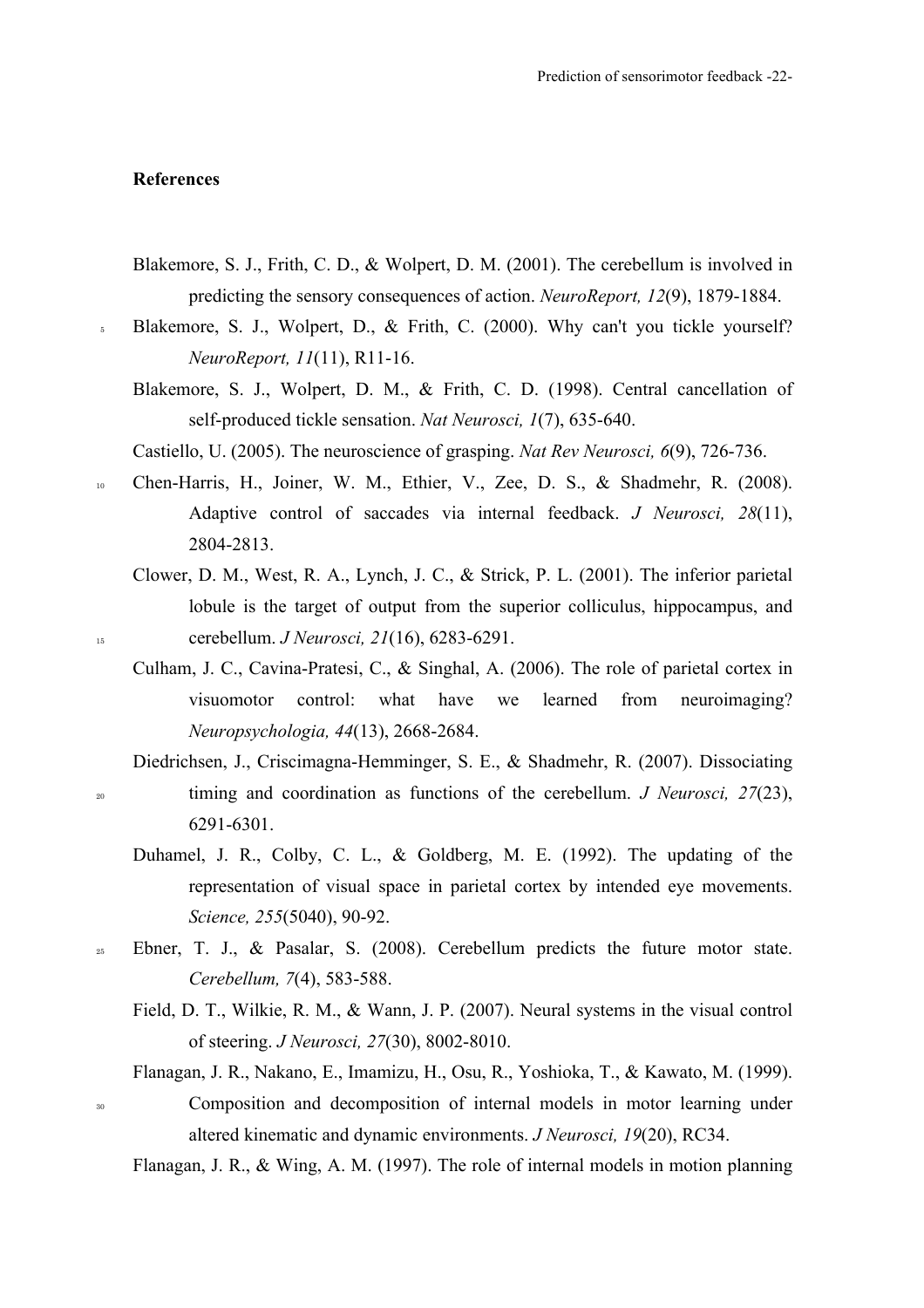and control: evidence from grip force adjustments during movements of hand-held loads. *J Neurosci, 17*(4), 1519-1528.

- Ghahramani, Z., & Wolpert, D. M. (1997). Modular decomposition in visuomotor learning. *Nature, 386*(6623), 392-395.
- <sup>5</sup> Grefkes, C., Weiss, P. H., Zilles, K., & Fink, G. R. (2002). Crossmodal processing of object features in human anterior intraparietal cortex: an fMRI study implies equivalencies between humans and monkeys. *Neuron, 35*(1), 173-184.
- Grodd, W., Hulsmann, E., Lotze, M., Wildgruber, D., & Erb, M. (2001). Sensorimotor mapping of the human cerebellum: fMRI evidence of somatotopic organization. <sup>10</sup> *Hum Brain Mapp, 13*(2), 55-73.
	- Hurley, S. (2008). The shared circuits model (SCM): how control, mirroring, and simulation can enable imitation, deliberation, and mindreading. *Behav Brain Sci, 31*(1), 1-22; discussion 22-58.
- Imamizu, H., & Kawato, M. (2008). Neural correlates of predictive and postdictive <sup>15</sup> switching mechanisms for internal models. *J Neurosci, 28*(42), 10751-10765.
	- Imamizu, H., Kuroda, T., Miyauchi, S., Yoshioka, T., & Kawato, M. (2003). Modular organization of internal models of tools in the human cerebellum. *Proc Natl Acad Sci U S A, 100*(9), 5461-5466.
- Imamizu, H., Miyauchi, S., Tamada, T., Sasaki, Y., Takino, R., Putz, B., Yoshioka, T., <sup>20</sup> & Kawato, M. (2000). Human cerebellar activity reflecting an acquired internal model of a new tool. *Nature, 403*(6766), 192-195.
	- Imamizu, H., Sugimoto, N., Osu, R., Tsutsui, K., Sugiyama, K., Wada, Y., & Kawato, M. (2007). Explicit contextual information selectively contributes to predictive switching of internal models. *Exp Brain Res, 181*(3), 395-408.
- <sup>25</sup> Ito, M. (1984). *The cerebellum and neural motor control*. New York: Raven Press.
	- Johansson, R. S., & Cole, K. J. (1992). Sensory-motor coordination during grasping and manipulative actions. *Curr Opin Neurobiol, 2*(6), 815-823.
- Johansson, R. S., & Westling, G. (1984). Roles of glabrous skin receptors and sensorimotor memory in automatic control of precision grip when lifting <sup>30</sup> rougher or more slippery objects. *Exp Brain Res, 56*(3), 550-564.
	- Kawato, M. (1999). Internal models for motor control and trajectory planning. *Curr Opin Neurobiol, 9*(6), 718-727.

Kawato, M., Furukawa, K., & Suzuki, R. (1987). A hierarchical neural-network model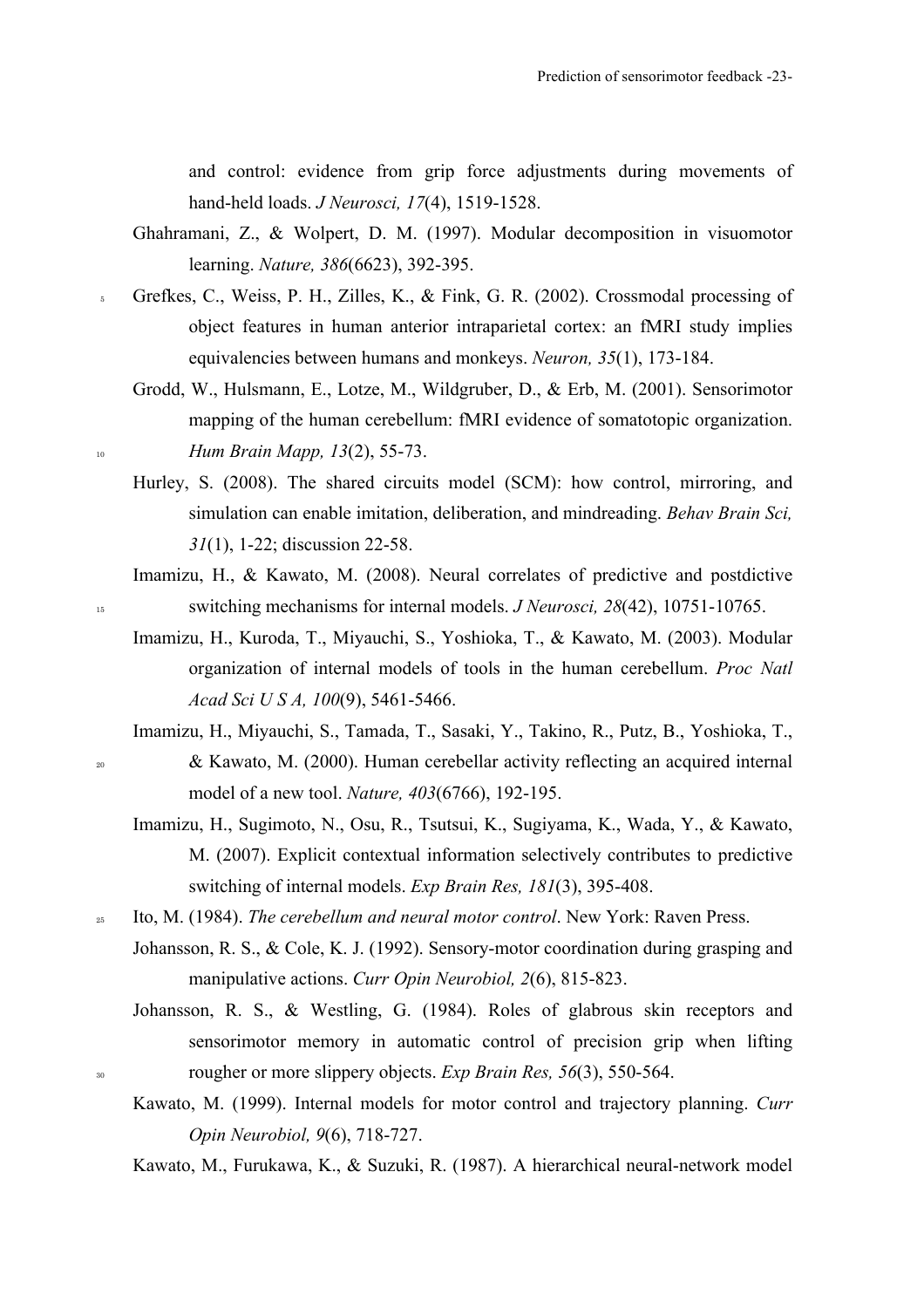for control and learning of voluntary movement. *Biol Cybern, 57*(3), 169-185.

- Kawato, M., Kuroda, T., Imamizu, H., Nakano, E., Miyauchi, S., & Yoshioka, T. (2003). Internal forward models in the cerebellum: fMRI study on grip force and load force coupling. *Prog Brain Res, 142*, 171-188.
- <sup>5</sup> Kimberg, D. Y., Aguirre, G. K., & D'Esposito, M. (2000). Modulation of task-related neural activity in task-switching: an fMRI study. *Brain Res Cogn Brain Res, 10*, 189-196.
	- Kitazawa, S., Kohno, T., & Uka, T. (1995). Effects of delayed visual information on the rate and amount of prism adaptation in the human. *J Neurosci, 15*, 7644-7652.
- <sup>10</sup> Krakauer, J. W., Ghilardi, M. F., & Ghez, C. (1999). Independent learning of internal models for kinematic and dynamic control of reaching. *Nat Neurosci, 2*(11), 1026-1031.
	- Kravitz, J. H., & Yaffe, F. L. (1972). Conditionned adaptation to prismatic displacement with a tone as the conditioal stimulus. *Percept Psychophys, 12*(3), 305-308.
- 15 Medendorp, W. P., Goltz, H. C., Crawford, J. D., & Vilis, T. (2005). Integration of target and effector information in human posterior parietal cortex for the planning of action. *J Neurophysiol, 93*(2), 954-962.
- Miall, R. C., Keating, J. G., Malkmus, M., & Thach, W. T. (1998). Simple spike activity predicts occurrence of complex spikes in cerebellar Purkinje cells. *Nat Neurosci,*   $l(1), 13-15.$ 
	- Miall, R. C., Reckess, G. Z., & Imamizu, H. (2001). The cerebellum coordinates eye and hand tracking movements. *Nat Neurosci, 4*(6), 638-644.
	- Miall, R. C., Weir, D. J., Wolpert, D. M., & Stein, J. F. (1993). Is the cerebellum a Smith predictor? *Journal of Motor Behavior, 25*, 203-216.
- <sup>25</sup> Mulliken, G. H., Musallam, S., & Andersen, R. A. (2008). Forward estimation of movement state in posterior parietal cortex. *Proc Natl Acad Sci U S A, 105*(24), 8170-8177.
- Osu, R., Hirai, S., Yoshioka, T., & Kawato, M. (2004). Random presentation enables subjects to adapt to two opposing forces on the hand. *Nat Neurosci, 7*(2),  $30 \t 111-112.$ 
	- Oztop, E., Kawato, M., & Arbib, M. (2006). Mirror neurons and imitation: a computationally guided review. *Neural Netw, 19*(3), 254-271.
	- Oztop, E., Wolpert, D., & Kawato, M. (2005). Mental state inference using visual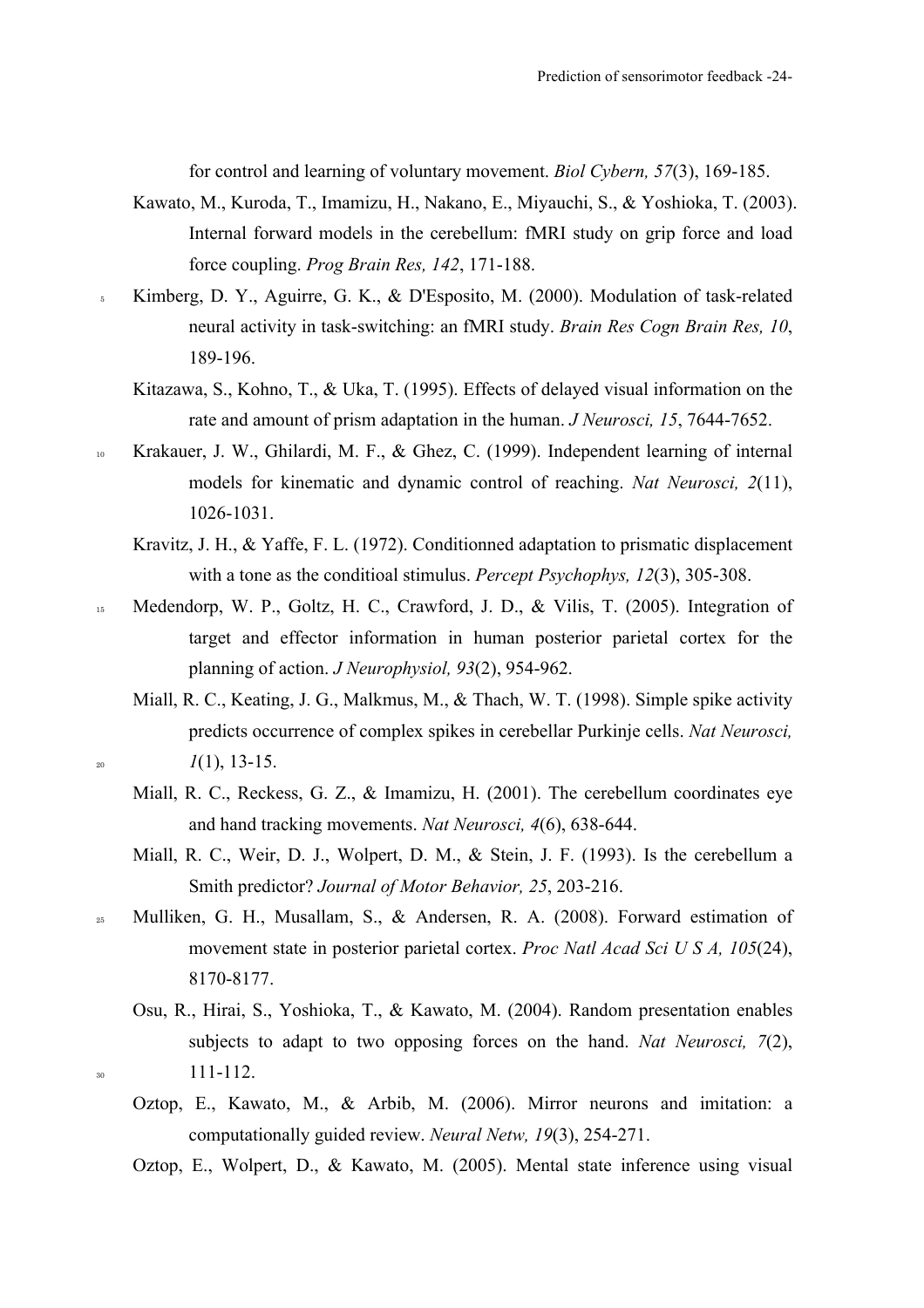control parameters. *Brain Res Cogn Brain Res, 22*(2), 129-151.

- Schmitz, C., Jenmalm, P., Ehrsson, H. H., & Forssberg, H. (2005). Brain activity during predictable and unpredictable weight changes when lifting objects. *J Neurophysiol, 93*(3), 1498-1509.
- <sup>5</sup> Shikata, E., Hamzei, F., Glauche, V., Knab, R., Dettmers, C., Weiller, C., & Buchel, C. (2001). Surface orientation discrimination activates caudal and anterior intraparietal sulcus in humans: an event-related fMRI study. *J Neurophysiol, 85*(3), 1309-1314.
- Sommer, M. A., & Wurtz, R. H. (2002). A pathway in primate brain for internal <sup>10</sup> monitoring of movements. *Science, 296*(5572), 1480-1482.
	- Tamada, T., Miyauchi, S., Imamizu, H., Yoshioka, T., & Kawato, M. (1999). Cerebro-cerebellar functional connectivity revealed by the laterality index in tool-use learning. *NeuroReport, 10*(2), 325-331.
- Ugata, M., Kuroda, T., Imamizu, H., Yoshioka, T., Wada, Y., & Kawato, M. (2003). <sup>15</sup> The possibility of using forward models for multi-limb coordination: examination of models for grip-load force coupling in humans. *The transactions of the Institute of Electronics, Information and Communication Engineers D-II, J86-DII*(5), 715-726.
- Wada, Y., Kawabata, Y., Kotosaka, S., Yamamoto, K., Kitazawa, S., & Kawato, M. <sup>20</sup> (2003). Acquisition and contextual switching of multiple internal models for different viscous force fields. *Neurosci Res, 46*(3), 319-331.
	- Welch, R. B., Bridgeman, B., Anand, S., & Browman, K. E. (1993). Alternating prism exposure causes dual adaptation and generalization to a novel displacement. *Percept Psychophys, 54*(2), 195-204.
- <sup>25</sup> Wolpert, D. M., Ghahramani, Z., & Jordan, M. I. (1995). An internal model for sensorimotor integration. *Science, 269*(5232), 1880-1882.
- Yamamoto, K., Kawato, M., Kotosaka, S., & Kitazawa, S. (2007). Encoding of movement dynamics by Purkinje cell simple spike activity during fast arm movements under resistive and assistive force fields. *J Neurophysiol, 97*(2), <sup>30</sup> 1588-1599.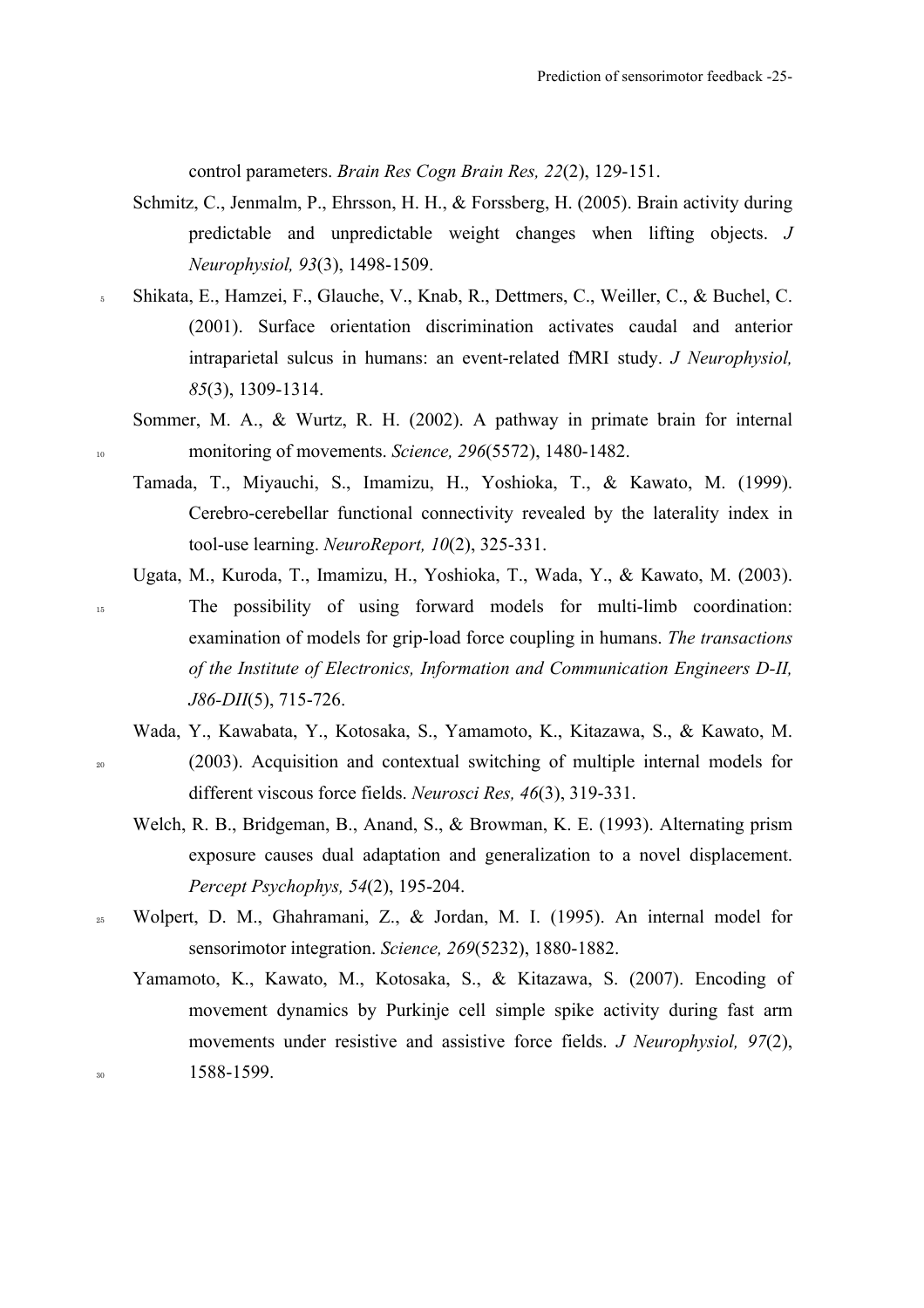## **Figure Legends**

#### Figure 1

Examples of internal forward models and inverse models. **(a)** Internal models for arm

<sup>5</sup> reaching movement. **(b)** Internal models for an external object and a tool (e.g., a computer mouse).

#### Figure 2

Illustrations of grip force - load force coupling. **(a)** An object held with the tips of the

<sup>10</sup> index finger and thumb. When lifting the object, the normal grip force on the contact surface allows for the development of a frictional force, which prevents the object from slipping. The figure illustrates the load force in the deceleration phase of the upward movement. **(b)** Examples of time courses of grip force (solid curve) and load force (broken line) when lifting up and down an object. A dash-dotted line indicates a peak <sup>15</sup> latency of the grip force. **(c)** A framework explaining mechanisms for grip force - load force coupling based on inverse and forward models of the arm. Reproduced with

permission from reference (Kawato, 1999) © Elsevier.

#### Figure 3

<sup>20</sup> Three conditions in an fMRI experiment investigating brain activity related to grip force - load force coupling (**a**, **c** and **e**) and typical change in grip force and load force measured during each condition (**b**, **d** and **f**).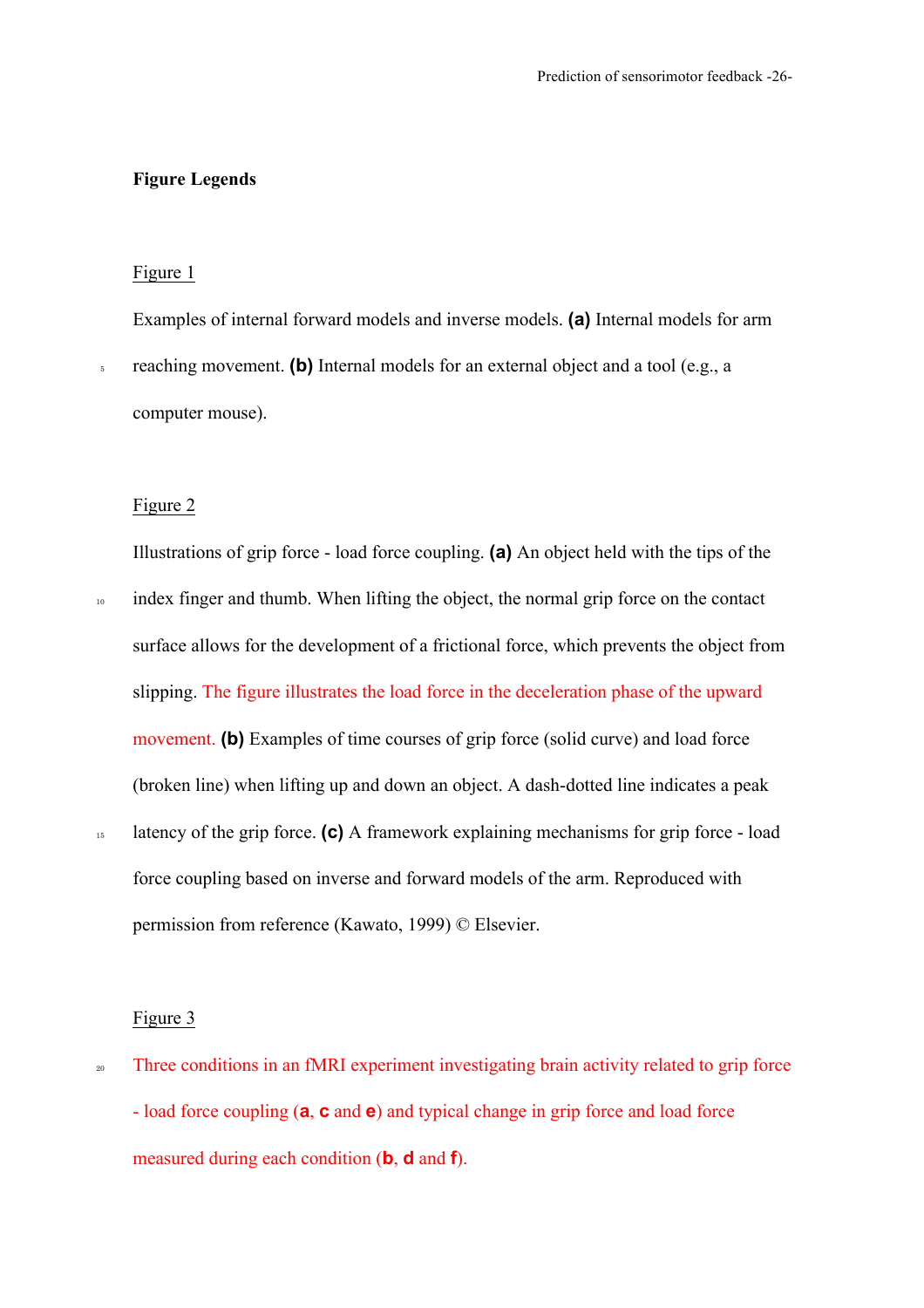#### Figure 4

Brain activity related to arm movements **(a)**, grip force modulation **(b)** and coordination between arm movement and grip force modulation **(c)**. White regions enclosed by thick

<sup>5</sup> curves indicate activated regions. In panels **a** and **b**, activated regions are indicated on the brain surface. In the top image of panel **c**, activity is rendered on the coronal slice as indicated by the bottom panel.

## Figure 5

- <sup>10</sup> Examples of target trajectories used in an experiment investigating eye hand coordination (Miall, et al., 2001). Solid curves indicate target trajectory for hand (joystick) tracking as time courses of the horizontal (*x*) position **(a)** and the vertical (*y*) position **(b)**. Dashed curves indicate target trajectory for eye tracking, which is advanced or delayed from the target for the hand tracking by a parameter ∆*t*. **(c)** A
- <sup>15</sup> target trajectory for the hand tracking is represented in *x y* coordinates. Each position is represented in pixel coordinates of a computer screen.

#### Figure 6

Illustrations of two types **(a)**, **(b)** of switching in sensorimotor tasks. **(a)** Examples of

<sup>20</sup> predictive switch. When we lift a transparent bottle, the CNS can switch between internal models for light and heavy objects in a predictive fashion, since we know whether the bottle is empty or full beforehand (an example for control of dynamics: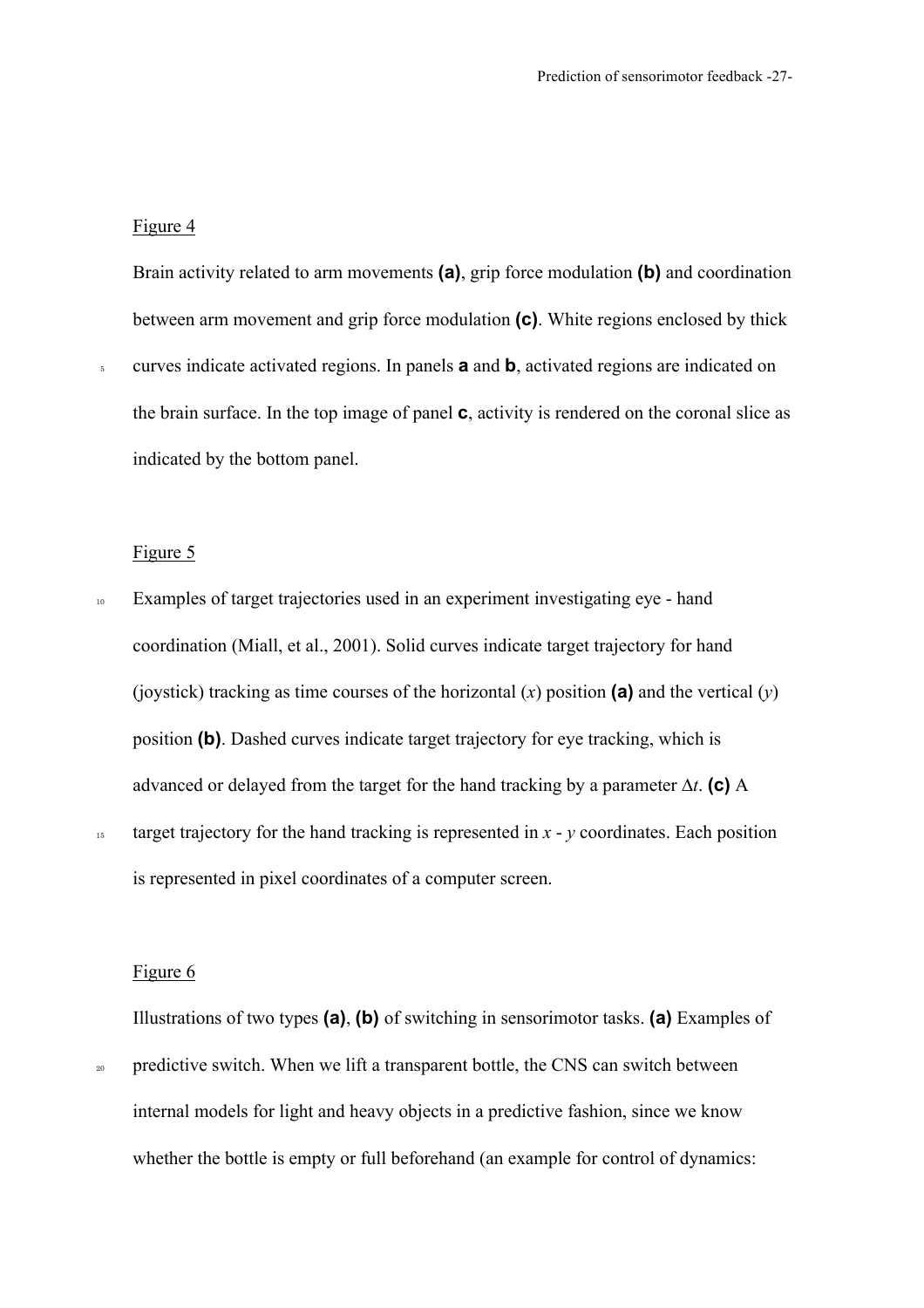upper panel). When we control the brightness of a room light, we can decide the direction and amount of movement of the control lever before moving the controller if a label is attached to the controller indicating the relationship between the brightness and position of the lever or, otherwise, if we are familiar with the controller (an example for

- <sup>5</sup> control of kinematic control: lower panel). **(b)** Examples of postdictive switch. When lifting up a milk carton, we cannot estimate the weight, and the CNS relies on the error between actual and predicted sensorimotor feedbacks. In such a case, switching during or after the movement is needed (upper panel). In the case of light control, we have to rely on sensory feedback (brightness of the light) if no label is attached to the controller
- <sup>10</sup> (lower panel). **(c)** A schema for calculation of prediction error of sensorimotor feedback. Brain activity related to predictive switch **(d)** or postdictive switch **(e)** as found by an fMRI study (Imamizu & Kawato, 2008). Activated regions (white regions enclosed by thick curves) are indicated on the brain surface viewed from the top. SPL: Superior parietal lobe, IPL: Inferior parietal lobe, PFC: prefrontal cortex.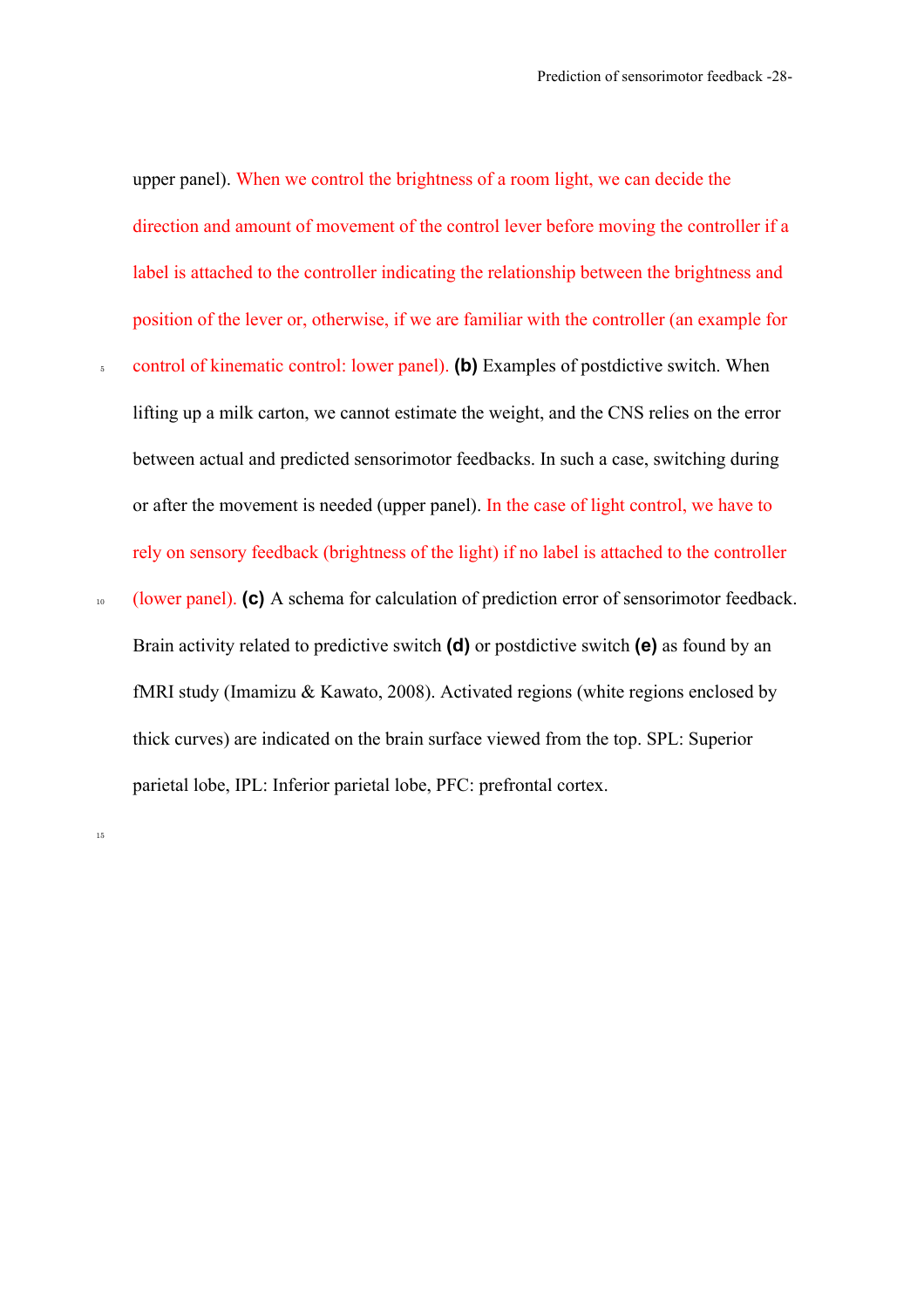

**Figure 1**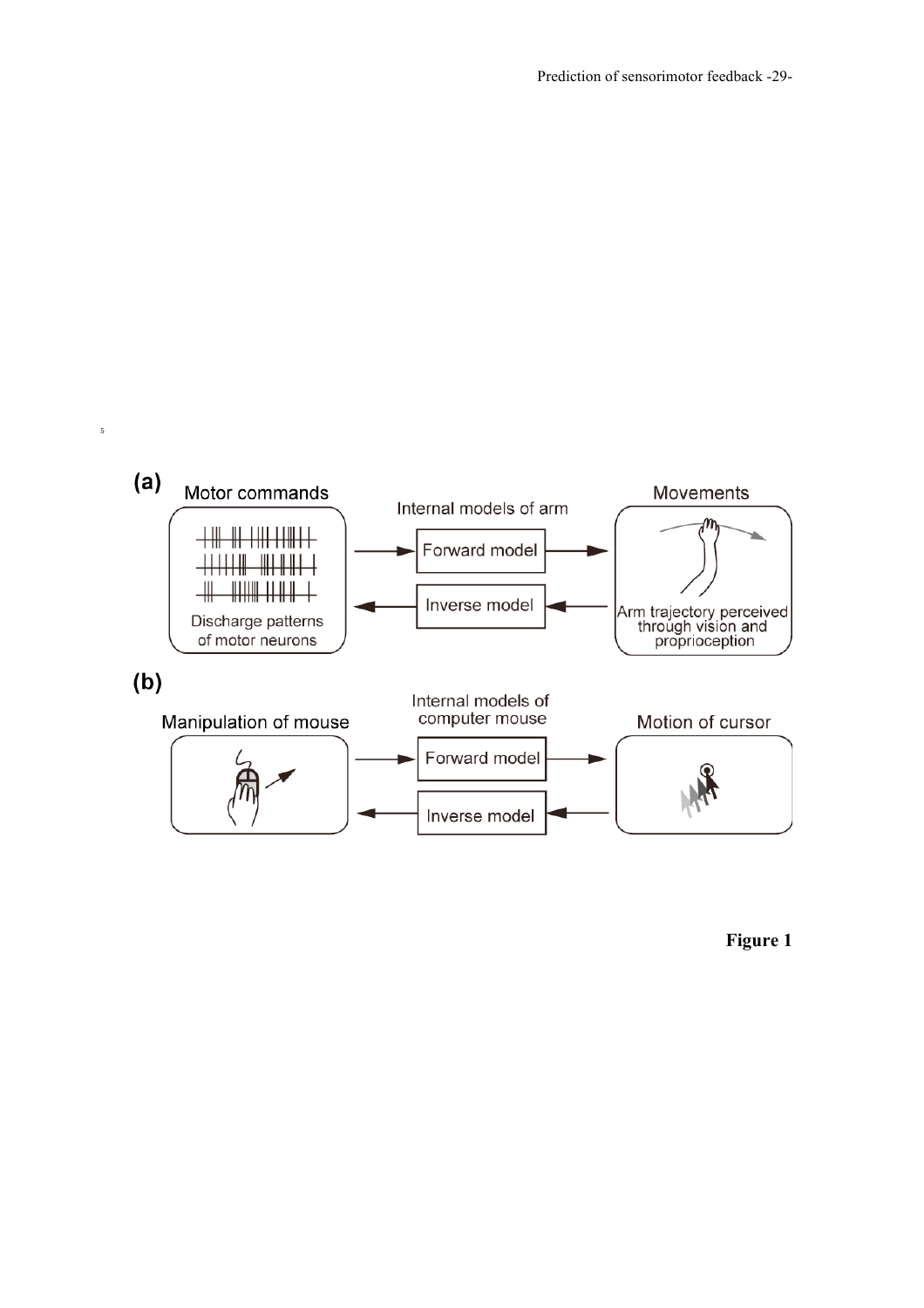

**Figure 2**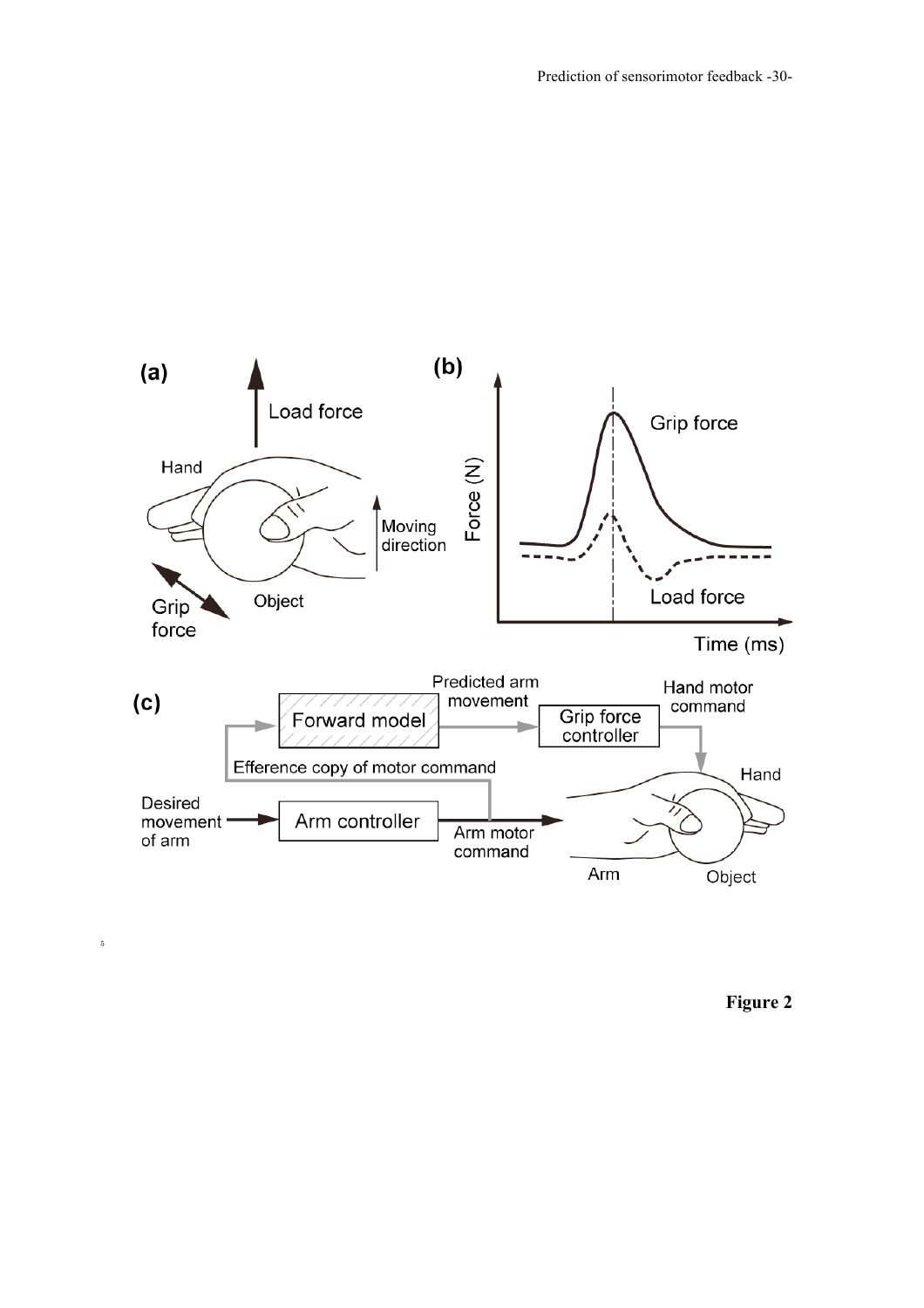

**Figure 3**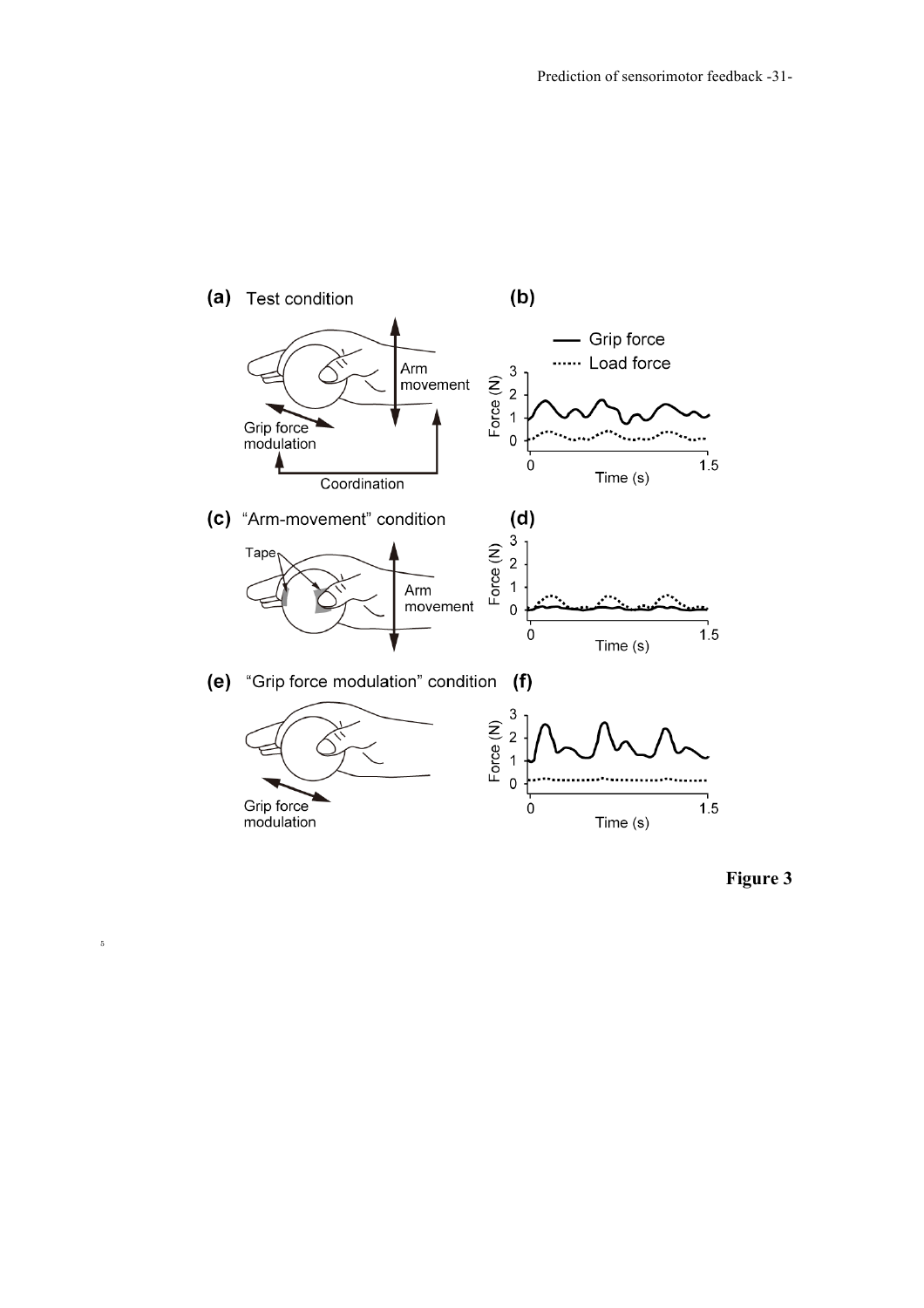

**Figure 4**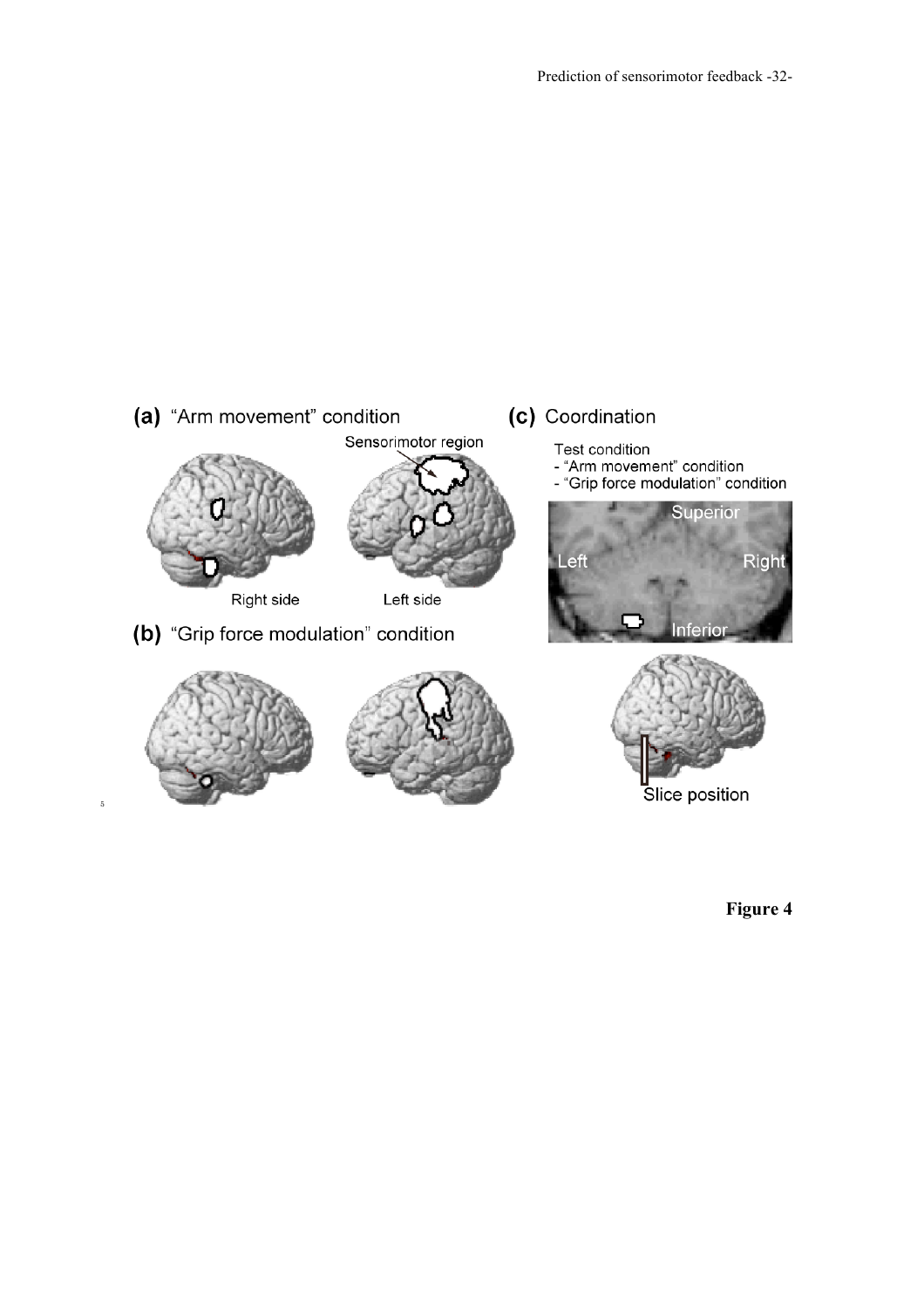

**Figure 5**